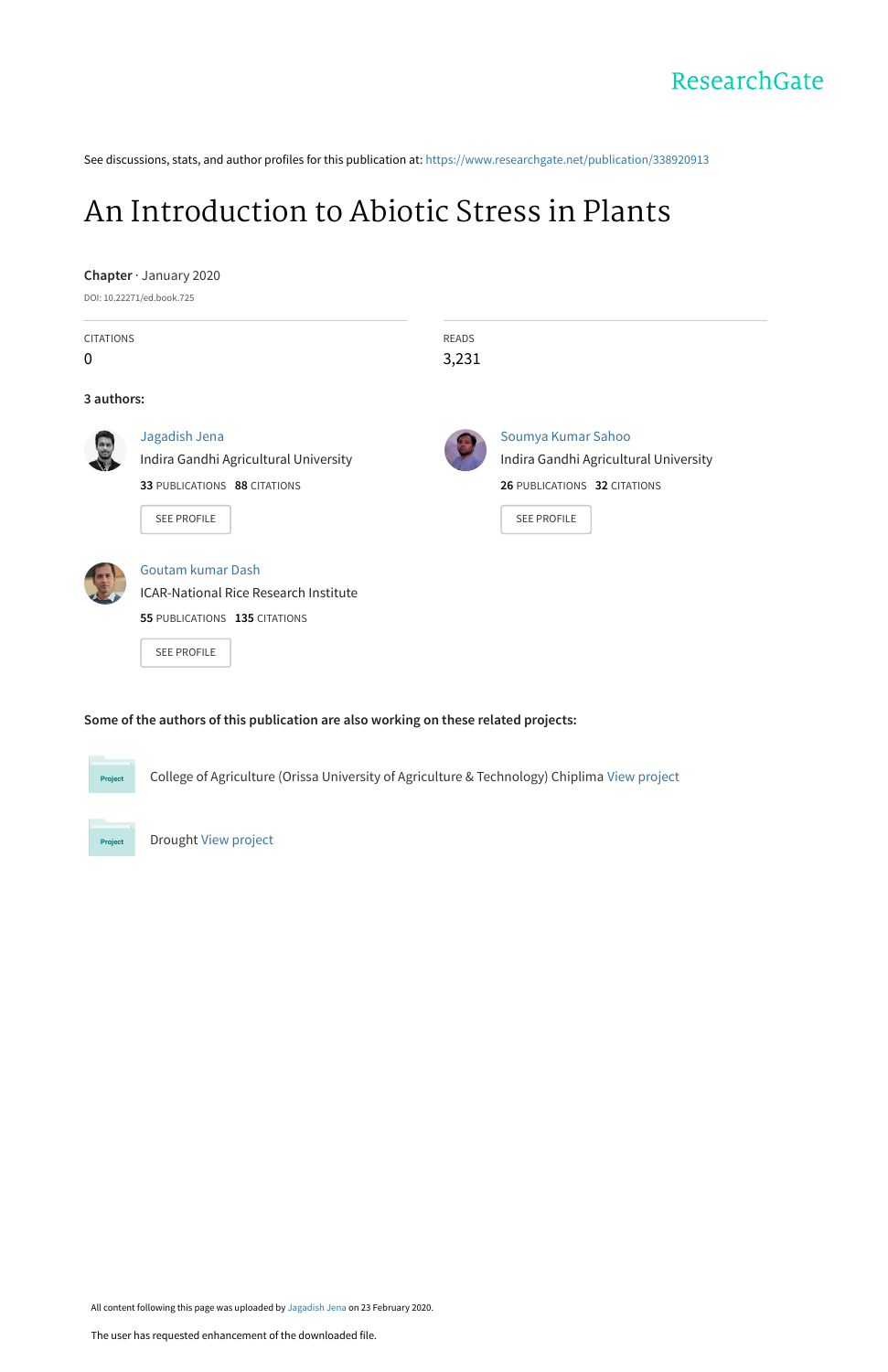# ADVANCES IN AGRONOMY

## VOLUME - 9

## **Chief Editor**

**Dr. Anay Kumar Rawat** Assistant Professor JNKVV, Jabalpur, Madhya Pradesh, India

**Co-editor Uttam Kumar Tripathi Scientist** J.N.K.V.V, KVK, Chhatarpur, Madhya Pradesh, India

> **AkiNik Publications New Delhi**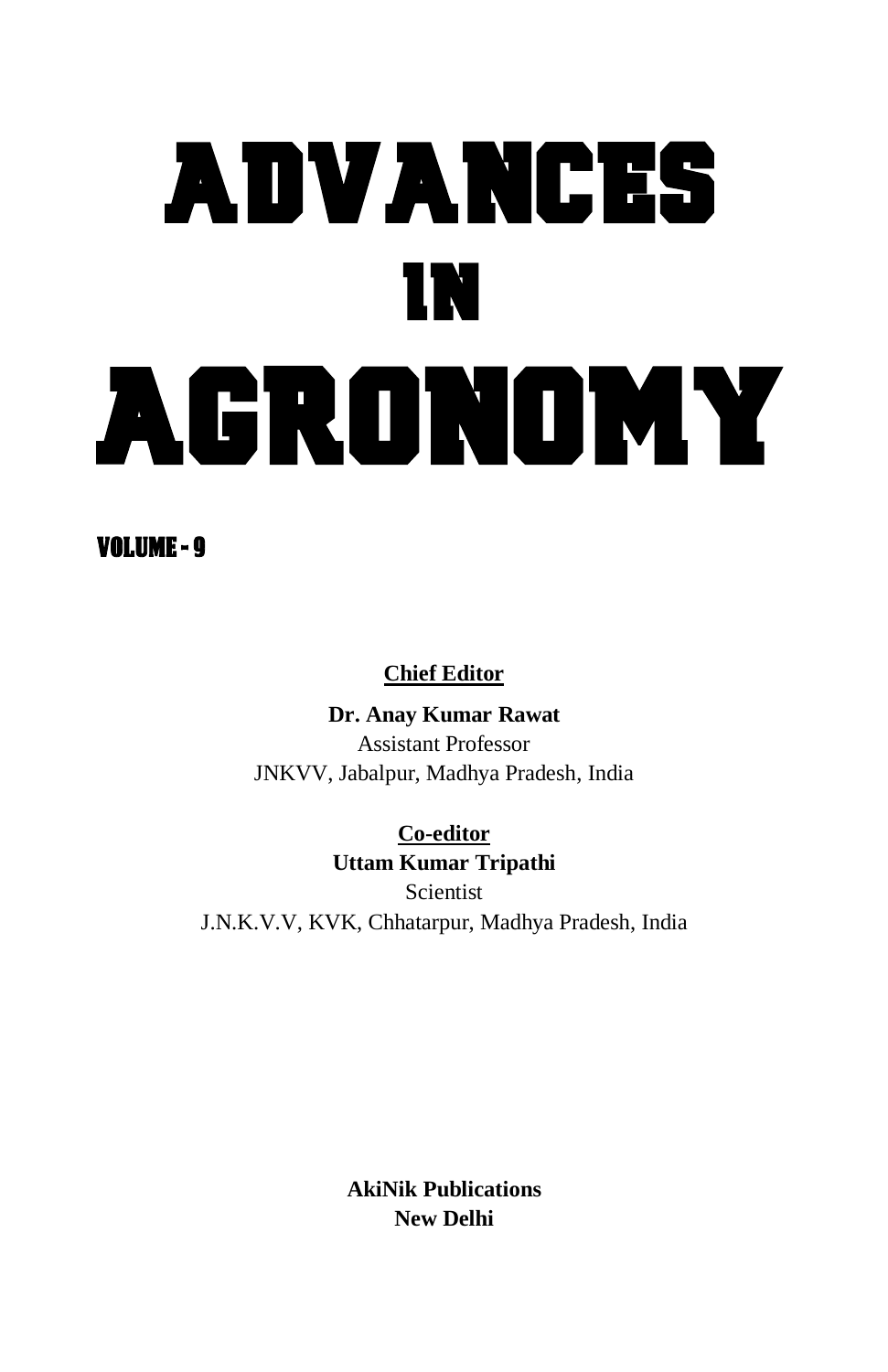**Published By:** AkiNik Publications

AkiNik Publications 169, C-11, Sector - 3, Rohini, Delhi-110085, India Toll Free (India) – 18001234070 Phone No. – 9711224068, 9911215212 Email – akinikbooks@gmail.com

**Chief Editor:** Dr. Anay Kumar Rawat

The author/publisher has attempted to trace and acknowledge the materials reproduced in this publication and apologize if permission and acknowledgements to publish in this form have not been given. If any material has not been acknowledged please write and let us know so that we may rectify it.

## **© AkiNik Publications**

**Publication Year:** 2020 **Pages:** 186 **Paperback ISBN:** 978-93-89680-59-1 **E-Book ISBN:** 978-93-89680-60-7 **Book DOI:** https://doi.org/10.22271/ed.book.725 **Price:** ₹ 576/-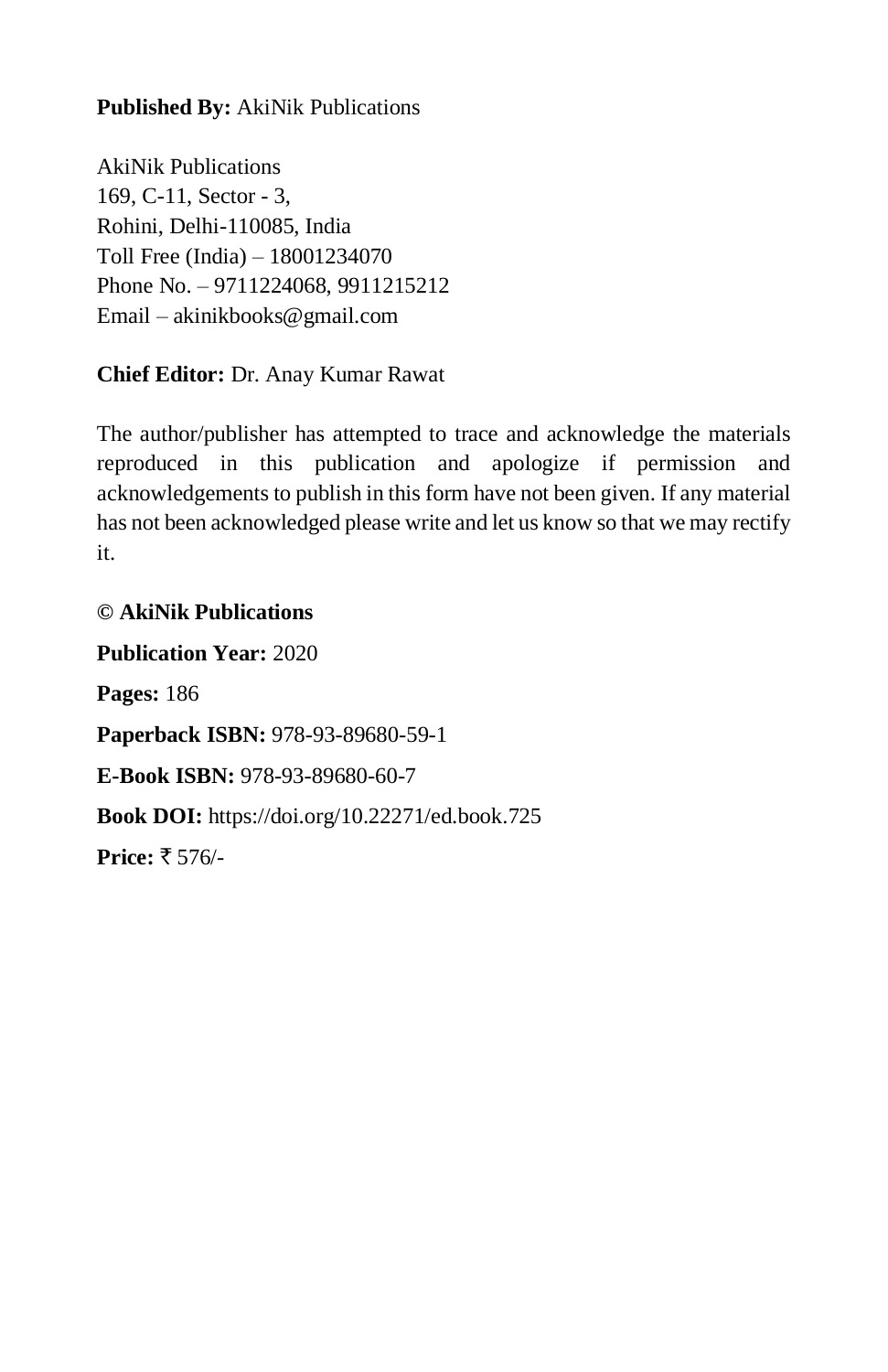## **Contents**

| <b>Chapters</b> |                                                                                                                                                                                                          | Page No.  |  |
|-----------------|----------------------------------------------------------------------------------------------------------------------------------------------------------------------------------------------------------|-----------|--|
|                 | 1. Laser Controlled Precision Land Levelling<br>(K.K.K. Reddy and G. Vinary)                                                                                                                             | $01 - 15$ |  |
|                 | 2. Technologies for Rice Cultivation in India<br>(Aditya Kumar Singh and Dr. Narendra Singh)                                                                                                             | 17-42     |  |
|                 | 3. Pulse: Super Food for Sustainable Future<br>(Mousumi Malo and Argha Ghosh)                                                                                                                            | 43-61     |  |
|                 | 4. Review on Changing Scenario of Technological Interventions<br>under Organic Farming in India<br>(Shivam Singh, Jagannath Pathak, Mahendra Pratap Singh, Rudra Pratap<br>Singh and Abhishek Kr. Singh) | 63-80     |  |
|                 | 5. Interfacing Crop Simulation Models with GIS for Yield<br><b>Estimation and Precision Agriculture</b><br>(Dr. Baby Akula)                                                                              | 81-94     |  |
|                 | 6. Production and Nutritional Quality Enhancement of Nutria-<br>Cereals through Agronomic Manipulations<br>(Mallikarjun Yalagi, Sharanappa and Sahebagouda)                                              | 95-118    |  |
|                 | 7. Versatility of Calcium as a Plant Nutrient<br>(Giffy Thomas and Adarsh S)                                                                                                                             | 119-141   |  |
|                 | 8. Waste to Wealth: Recycling of Crop Waste Need for Hour<br>(Sahebagouda, Iranna, Sharanappa and Mallikarjun Yalgi)                                                                                     | 143-161   |  |
|                 | 9. An Introduction to Abiotic Stress in Plants<br>(Jagadish Jena, Soumya Kumar Sahoo and Goutam Kumar Dash)                                                                                              | 163-186   |  |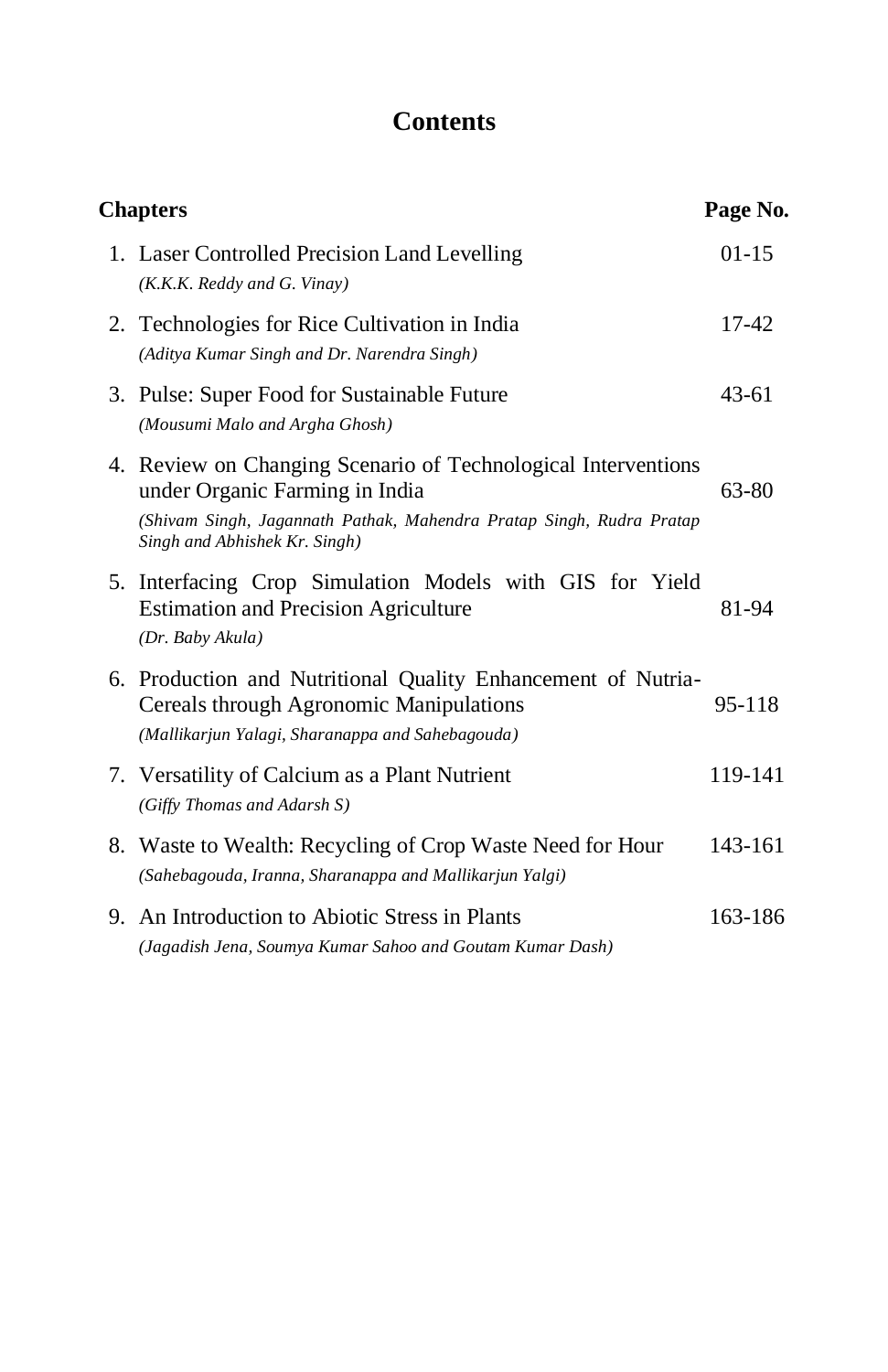## **Chapter - 9 An Introduction to Abiotic Stress in Plants**

## **Authors**

## **Jagadish Jena**

Ph.D. Scholar, Department of Agronomy, College of Agriculture, Indira Gandhi Krishi Vishwavidyalaya, Raipur, Chhattisgarh, India

## **Soumya Kumar Sahoo**

Ph.D. Scholar, Department of Plant Physiology, College of Agriculture, Indira Gandhi Krishi Vishwavidyalaya, Raipur, Chhattisgarh, India

## **Goutam Kumar Dash**

Post-Doctoral Fellow, Crop Physiology and Biochemistry Division, ICAR-National Rice Research Institute, Cuttack, Odisha, India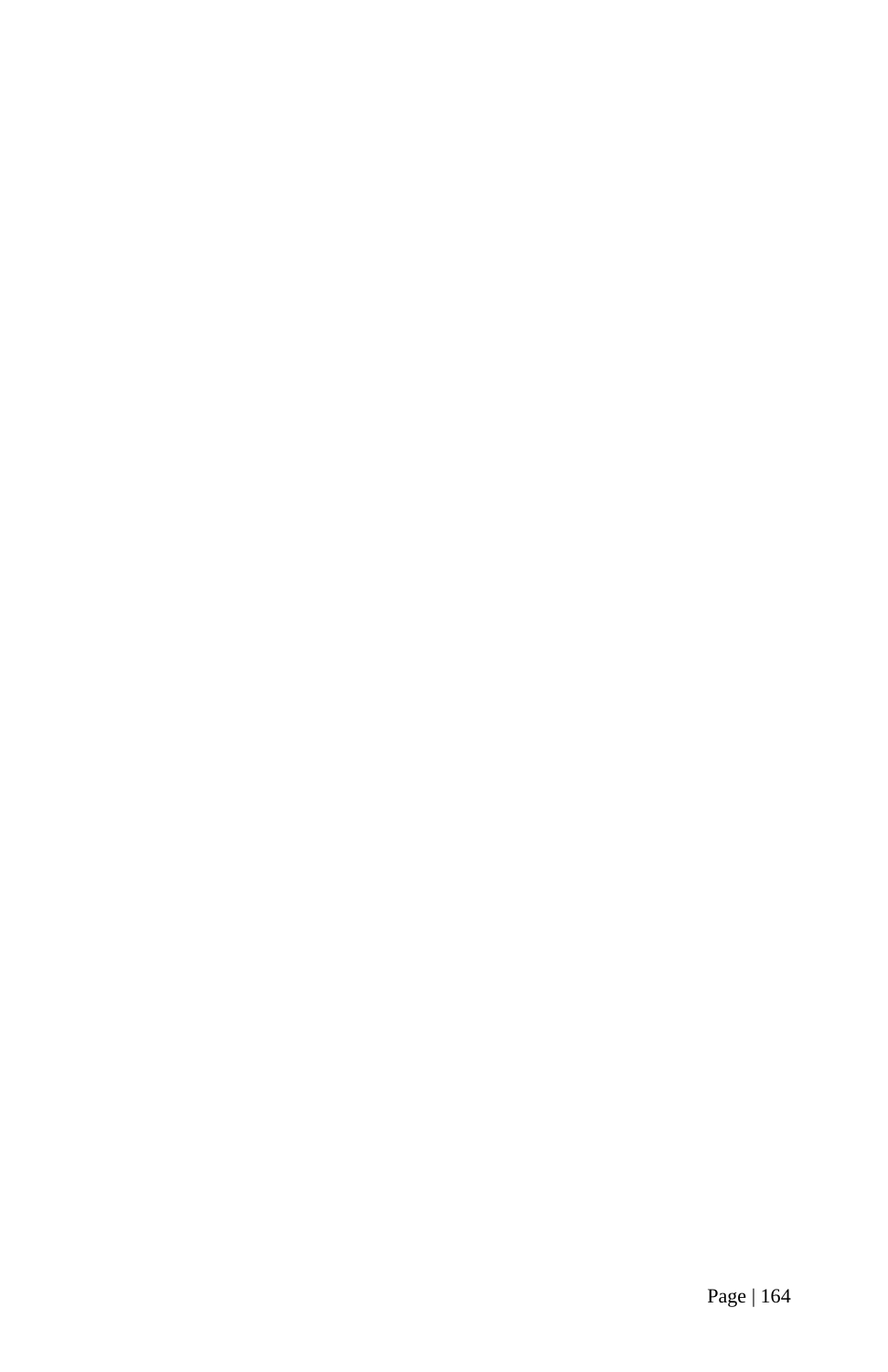# **Chapter - 9**

## **An Introduction to Abiotic Stress in Plants**

**Jagadish Jena, Soumya Kumar Sahoo and Goutam Kumar Dash**

## **Abstract**

Biological system is an endogenic and dynamic system which always seeks constant in-flow of energy to maintain its meta-stable condition called homeostasis. Any environmental disruption of this homeostasis may be explicated as biological stress. Biological stress limits the growth and yield potential of a crop and has been broadly grouped into biotic and abiotic stresses. Biotic stress conceives due to interactions between organisms starting from predation to allelopathy. Abiotic stress in the other hand appears due to the adverse effects of non-living environmental factors i.e. water, temperature, light, metal, mineral nutrients etc. on plants which are often sporadic and are highly localized. Both of these stresses are inevitable but can be minimized to some extent for increasing the productive potential of crops. Among the management practices for successful crop production in stress condition; breeding, biotechnology and agronomic approaches are widely used. In this chapter an attempt has been made to lucidly present the basic ideas about different types of stress and their impacts on crop production as well as some management approaches to minimize the effects of stress on crops.

**Keywords:** stress, abiotic stress, temperature stress, heavy metal stress, moisture stress, salinity stress, oxidative stress

## **Introduction**

Climate change is a global issue pertaining abiotic and biotic stress on biosphere directly or indirectly reducing their production and productivity. The concept of stress first developed by Hans Selye in 1936 as unfavorable environmental limitations for plants (Selye H., 1936). Physically, stress is the force per unit area which causes dimensional change on which the stress applied. Biologically, stress is the factors that reduces normal function of individual which limits their genetic potential for growth, development and reproduction (Levitt, 1980). In agricultural context, stress is the factor that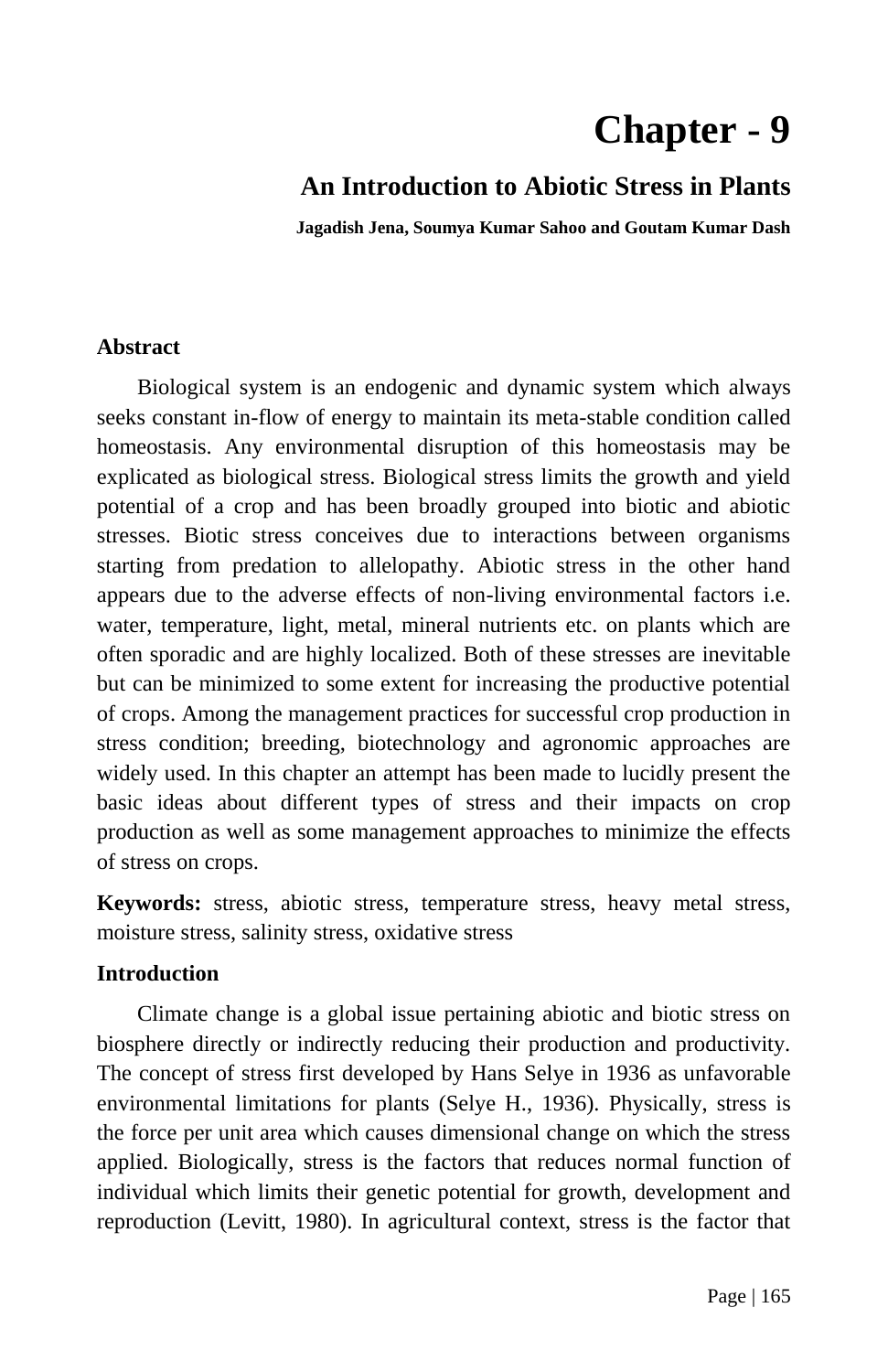reduces crop productivity and destroys biomass (Grime, 1979). According to Levitt, stress is any environmental factor potentially unfavorable to living organisms (Levitt, 1980). Lichtenthaler extended the concept of plant stress including regeneration phase of plant, differentiating eustress and di-stress (Lichtenthaller, 1988 & 1996). Based on involvement of factors that causes stress, stress can be broadly divided into biotic stress which is the function of interaction between organisms for resources, predation and allelopathic effects and abiotic stress which is the interaction between organism and physical environment. Abiotic factors limit choice of crops, production in large areas and extreme events lead to total crop failure.



Global climate abnormalities due to different anthropogenic and natural activities typically increased different biotic and abiotic stress on crop plants which affect plants genetic potential of growth and economic production adversely (Prasad *et al*., 2011; Mahalingam, 2015; Ramegowda and Senthil-Kumar, 2015). Abiotic stress i.e. moisture stress, temperature stress, salinity stress etc. influence occurrence of different biotic stress i.e. pathogens, insects and weeds (Ziska *et al*., 2010; Peters *et al*., 2014) at different crop growth stages (Mittler, 2006; Prasad *et al*., 2011). Abiotic stress may result minor pest to become a potential threat (Duveiller *et al*., 2007) and may alter plant physiology and defense responses (Scherm and Coakley, 2003). There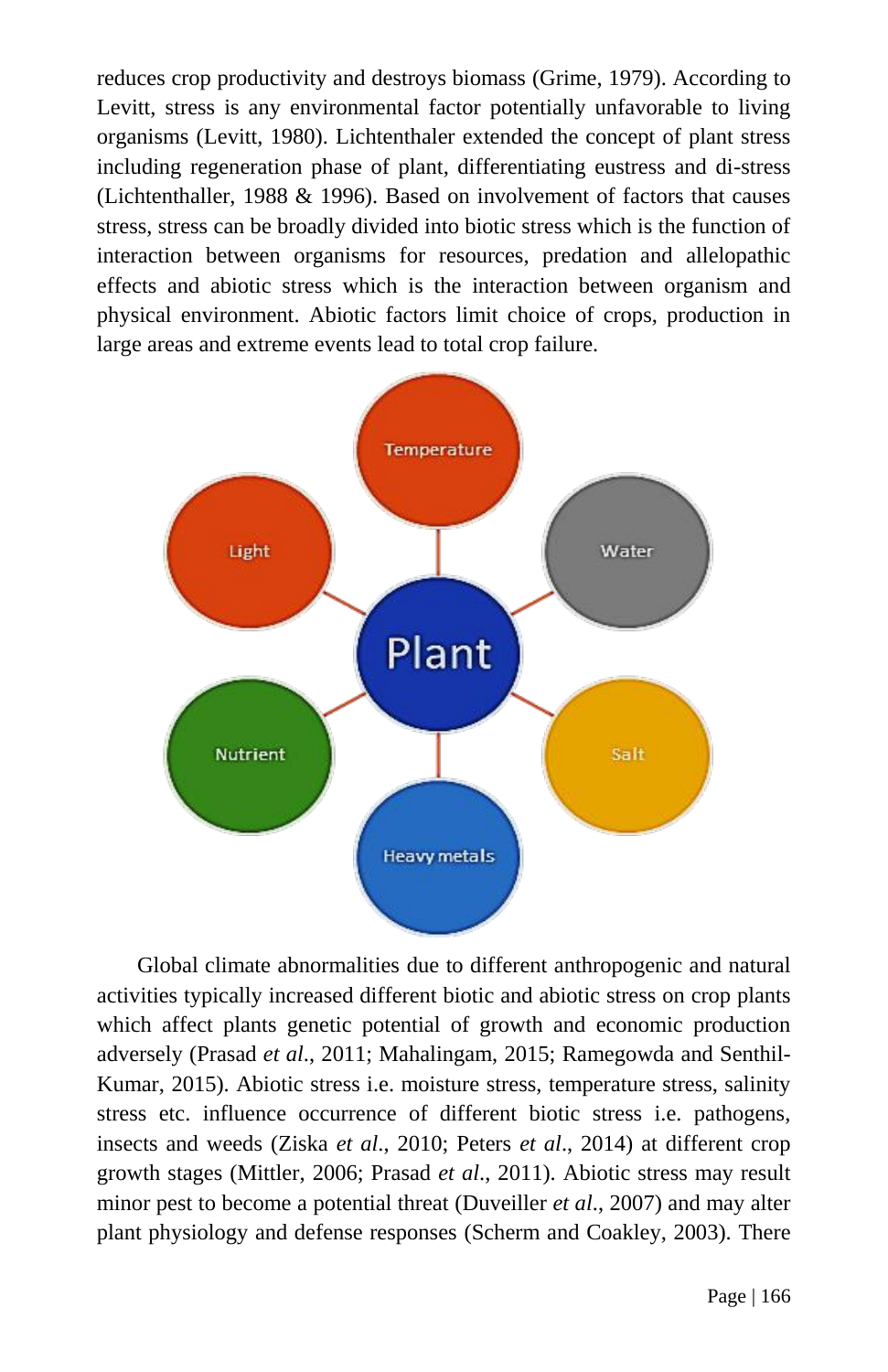are different types of interactions exist between different stress mechanisms and the effect of these interactions on plant growth and productivity may be better understood from "stress matrix" developed by Mittler and colleagues (Mittler, 2006; Suzuki *et al*., 2014).

## **Concepts and types of stress**

Stress is the factor that exert disadvantageous impacts on plant resulting in unfavorable consequences. This factor may by abiotic i.e. climate and soil or biotic i.e. weeds, pathogens, insects etc. Different types of stress may have different duration for its impact i.e. air temperature can become stressful in few minutes but soil mineral deficiency can take months to become stressful. Stress is measured in terms of plants survival, growth and yield or primary assimilation process i.e. photosynthetic rate, nutrient accumulation, growth rate etc. Stress may be *elastic* when plant recovers with the withdrawal of the stress factor or *plastic* when plants deformed and the change is irreversible after implication of the stress factor.



- **Draught:** It is the stress caused by combination of physical factors reducing water (low moisture stress) availability to the plant sufficient enough to retard the growth and development
- **Flood:** It is the stress caused by excess moisture in the root zone that retard gas exchange (mainly  $O_2$ ) between soil environment and plant root causing hypoxic condition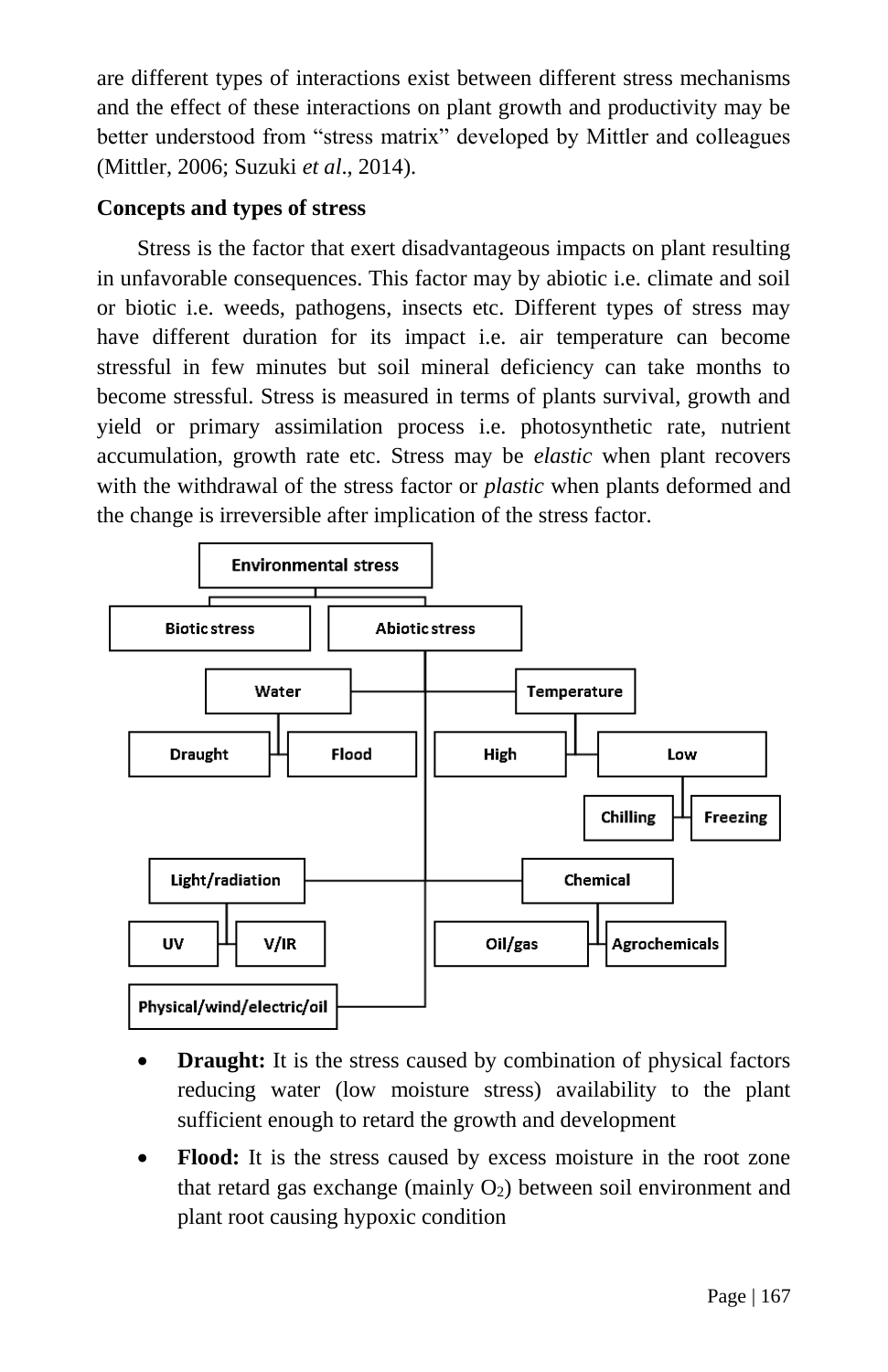- **Heat injury:** Stress caused by temperature more than threshold that can be tolerated by plant i.e. mostly more than 40 °C. When high temperature crosses thermal death point, it leads to death of the plant
- **Freezing/frost injury:** Stress caused by sub-zero temperature i.e. 0 °C or 0 to-10 °C when most of the actively grown plants get killed or injured
- **Chilling injury:** Stress caused by low temperature i.e. 10 to 15 °C or less but more than 0 °C that cause injury mostly in warm season crops i.e. rice, maize, sorghum etc.
- **Radiation injury:** Stress caused by electro-magnetic radiations i.e. UV radiation causing mutation or degradation of biomolecules or IR radiation causing heat injury in plants
- **Salt stress:** Stress caused due to excess soluble salt accumulation in root zone causing specific ion effect or disturbance in mineral nutrient uptake or increasing osmotic potential

#### **Temperature stress**

Tropical climate is cursed with higher temperature and radiation which limits the plant growth and development. High temperature causes scorching, sunburn and discolouration of leaves which reduces growth of plants (Vollenweider and Gunthardt-Goerge, 2005). Stress that limits growth, metabolism, and yield potential due to exposure of temperature below or above the thermal threshold for optimal biochemical, physiological and morphological development is called temperature stress (Greaves, 1996). Plants are classified as psychrophiles, mesophiles and thermophiles according to their tolerance to low, medium and high temperature (Levitt, 1980). Adversity of heat stress varies with duration, stage and intensity of the stress (Fahad *et al*., 2016b). Increase in heat stress reduces numbers of spikelets, numbers of florets per plant in rice, seed set in sorghum (Prasad et. 2006; Fahad *et al*., 2016b). It has also adverse effects on net assimilation rate and growth in maize and sugarcane and it also reduces nodal length, biomass accumulation, early leaf senescence in sugarcane (Ashraf & Hafeez, 2004; Wahid *et al*., 2007). Heat stress reduces yield about 50%, 31% and 42% in rice, wheat and maize respectively (Li *et al*., 2010; Balla *et al*., 2011; Badu-Apaku *et al*., 1983). It also reduces the quality due to reduced production of oil, starch and protein (Wilhelm *et al*., 1999; Maestri *et al*., 2002).

With the severity of heat stress growth, mass and number of roots reduces significantly due to reduction of water and nutrient supply (Wahid *et*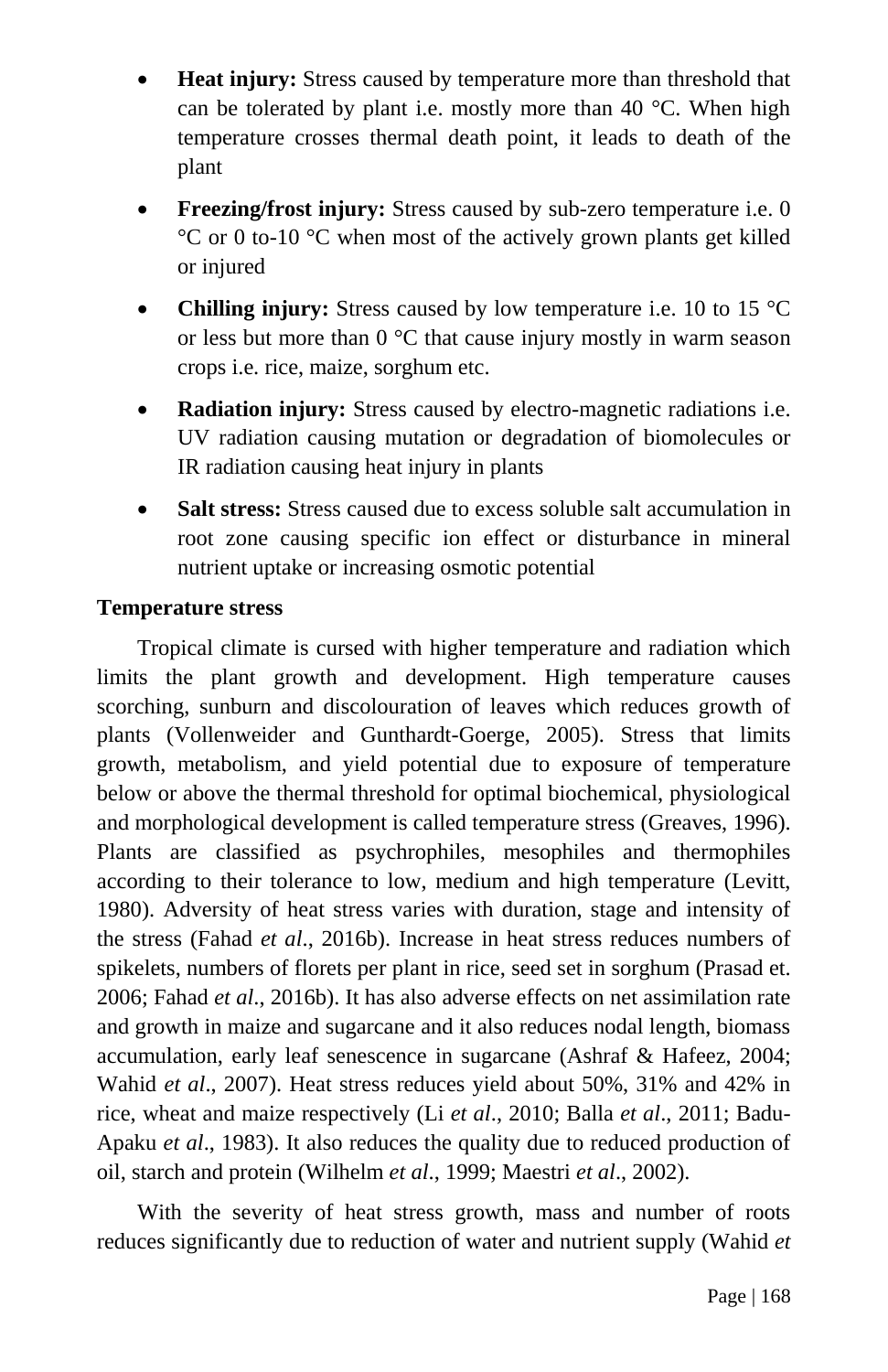*al*., 2007; Hall *et al*., 2012). Heat stress under limited water supply is proved to be fatal (Machado and Paulsen, 2001). It deactivates enzyme used in chlorophyll biosynthesis (Dutta *et al*., 2009) which increases the degradation of chlorophyll a & b in developed leaves (Karim *et al*., 1999). This degradation also associated with oxidative damage. Despite all the physiological biochemical impacts of increased heat stress, the optimum temperature for photosynthetic activity expected to increase with elevated concentration of  $CO<sub>2</sub>$  in atmosphere. The injury process in high temperature stress progresses from direct reversible strain i.e. respiration more than photosynthesis to indirect strain i.e. draught or direct strain i.e. starvation (Levitt, 1980). Heat stress tolerant plants show minimal damage to photosynthetic organs, process and increase in biosynthesis of protective compounds (Bita and Gerats, 2013) and the ideal plant types for better tolerance to heat stress should have better photosynthetic rate, membrane thermo-stability and fruit setting and fruit setting under high temperature (Nagarajan *et al*., 2010).

Heat stress can be managed by developing heat tolerant cultivars through conventional breeding (Ehlers and Hall, 1998), QTLs for grain filling and leaf senescence, heat tolerance during reproductive stage and stay green properties Farooq *et al*., 2011; Kumar *et al*., 2010) and their application in transgenic development (Bohnert *et al*., 2006). Some other heat stress management approaches include pre-conditioning of plants (Morales *et al*., 2003), pre-sowing or early sowing (Tikhomirova, 1985), application of Ca (Jiang and Huang, 2001), application of Glycine and Betain (Wahid and Shabir, 2005) and application of spermidine (Murkowski, 2001).

Low temperature stress cause wilting, bleaching, browning, necrosis and plant death (Levitt, 1980; Witt and Barfield, 1982). About 15% arable land estimated to be affected by freezing stress (Dudal, 1976).

#### **Moisture stress**

Around 28% of world's land are too dry for agricultural support (Kramer and Bouyer, 1995). Estimated annual yield loss due to draught in tropics is nearly 17% (Edmeades *et al*., 1992). Increased draught with the changing climate scenario results in decrease in physiology, plant growth and reproduction (Barnabas *et al*., 2008). Daryanto *et al* (2016) reported 21% and 40% yield reduction in wheat and maize respectively due to draught. Draught causes increase in transpiration and reduce water availability to plants roots (Anjum *et al*., 2011) which tends water balance in negative side affecting growth, nutrient and water relation, photosynthesis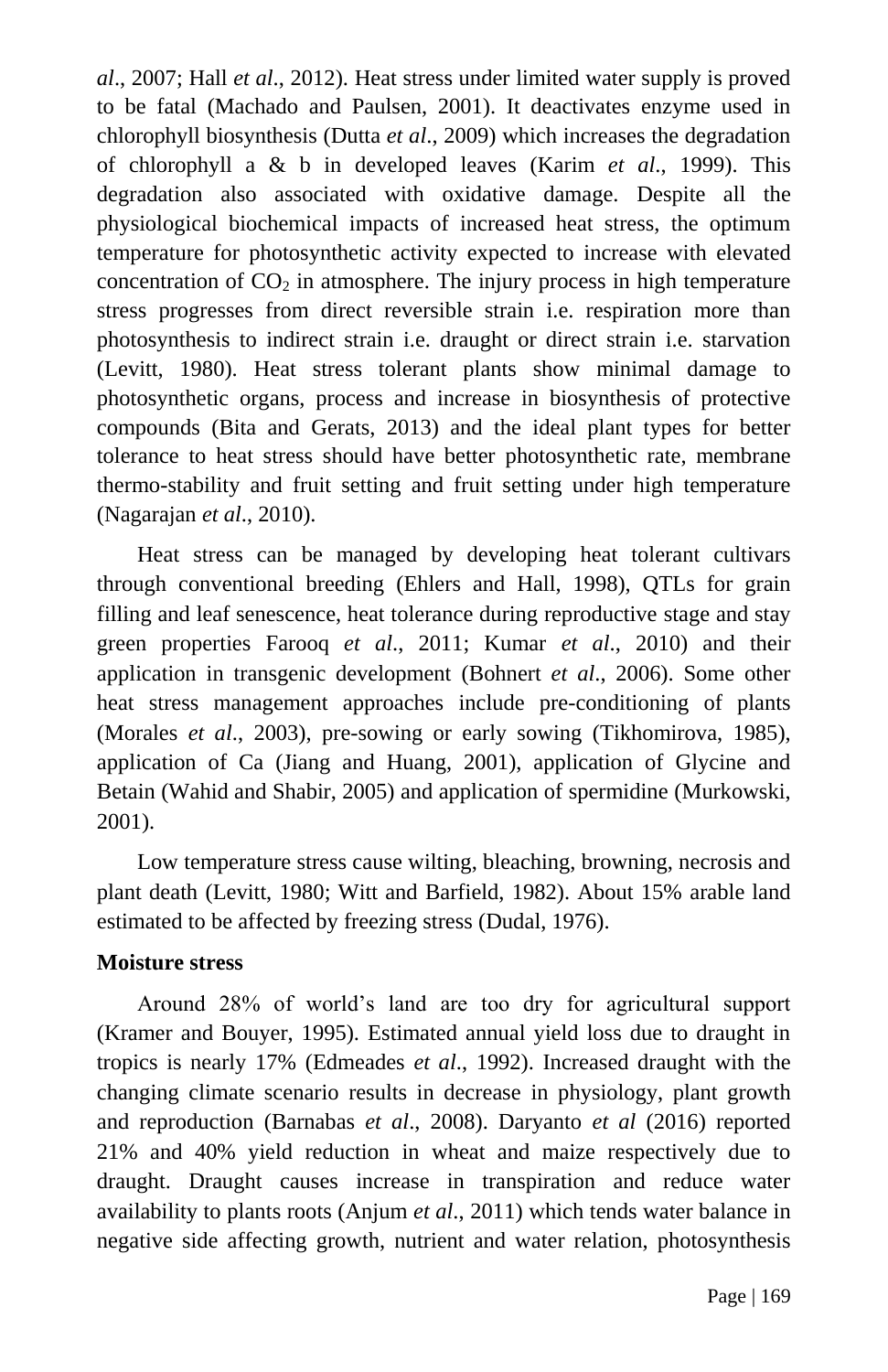and assimilate partitioning and ultimately the yield (Farooq *et al*., 2009). Draught stress response in plants varies among species depending on their stages and other growth factors (Demirevska *et al*., 2010). High temperature stress affect enzyme activity, cell division in plants (Smertenko, 1997) and also changes growing period and distribution of agricultural crops (Porter, 2005).

Draught reduces germination and seedling growth (Kaya *et al*., 2006; Farooq *et al*., 2009), reduction in early seedling growth, length of hypocotyl, root and shoot dry weight, vegetative growth in field crops like pea, alfalfa, rice (Manikavelu *et al*., 2006; Zeid and Shedeed, 2006). Poor crop growth during draught stress mainly due to reduction in cell turgidity (Taiz and Zeiger, 2006) and reduction in mitosis and cell elongation (Hussain *et al*., 2008). Decreased turgidity reduce leaf expansion causing reduction in photosynthesis and plant growth (Rucker *et al*., 1995). Pre-anthesis occurrence of draught stress causes early anthesis, while post-anthesis stress causes early grain filling in cereals (Estrada-Campuzano *et al*., 2008). The decrease in activity of enzymes i.e. sucrose synthase, starch synthase, starch branching enzyme and adenosine di-phosphate glucose pyrophosphorylase which controls grain filling in cereals (Taiz and Zeiger, 2006) is the main cause of yield reduction in cereals (Ahmadi and Baker, 2001). Reduction in rate of photosynthesis (Bota *et al*., 2004), change in assimilate partitioning (Farooq *et al*., 2009b) and reduction in flag leaf development (Rucker *et al*., 1995) are the main causes of yield reduction due to draught stress. Yield loss of 53-92%, 57%, 63-87 reported in rice, wheat and maize respectively due to draught stress (Lafitte *et al*., 2007; Balla *et al*., 2011).

Drought stress management can be done by conventional breeding of stress tolerant plant with cultivar having good agronomic performance (Ashraf, 2010), QTL mapping followed by MAS approach (Ashraf *et al*., 2008), transgenic approach (Ashraf, 2010) and induced stress tolerance i.e. priming (Farooq *et al*., 2008; Bajwa and Farooq, 2016).

#### **Heavy metal stress**

Heavy metals (53 nos.) are those having specific gravity more than 5 g cm-3 or atomic mass over 20 and are generally toxic at even low concentration (Sharma and Dietz, 2006; Rascio and Navari-Izzo, 2011) i.e. Cadmium (Cd), Lead (Pb), Arsenic (As), Silver (Ag) etc. Heavy metal contamination in soil are mainly due to human activities i.e. mining, smelting, intensive agricultural practices, fuel production, electroplating etc. (Dembitsky, 2003; Igwe and Abia, 2006; Ali *et al*., 2013) and may also be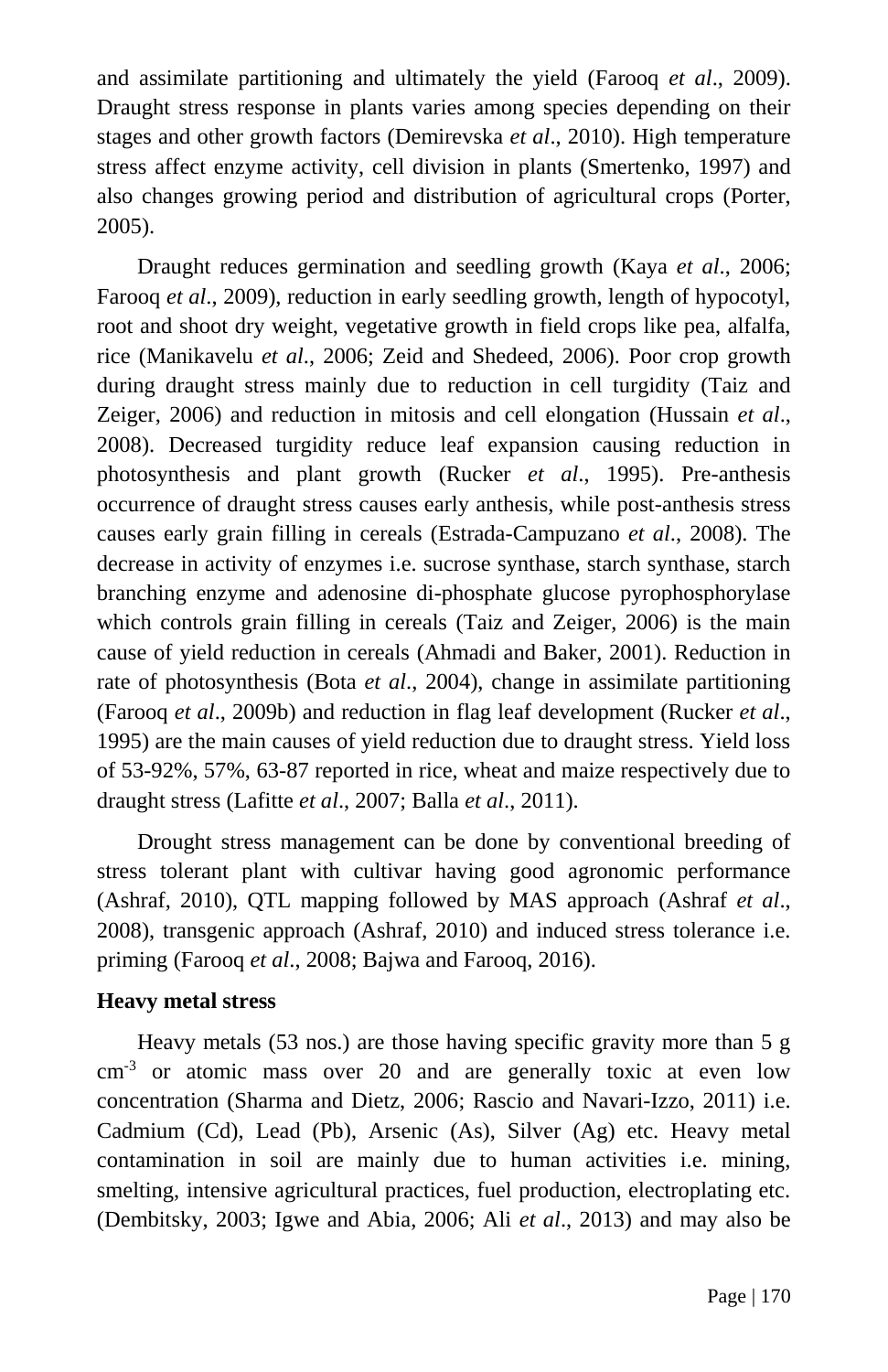due to natural processes i.e. soil erosion, excessive weathering of rocks and minerals and volcanic eruption. Among heavy metals, some have known physiological functions in plant system called nonessential heavy metals i.e. Arsenic (As), Lead (Pb), Cadmium (Cd), Mercury (Hg) and Selenium (Se) and some are involved in different plant physiological functions like cofactor for enzymatic reactions (Mildvan, 1970) or role in redox reactions (Yruela, 2009) called essential heavy metals i.e. Cobalt (Co), Copper (Cu), Manganese (Mn), Zinc (Zn), Iron (Fe), Molybdenum (Mo) and Nickel (Ni).

Zn accumulation become phytotoxic and inhibits growth by root thickening, reducing cell division and elongation, inhibiting radicle emergence when accumulated at an early stage (Rout and Das, 2009). Increased Zn concentration resulted in disintegration of cell organelles and disruption of membrane in Pigeon pea (Sresty and Rao, 1999), distorted growth in root and leaf of wheat (Pearson and Rengel, 1995) and Mediterranean seagrass (Malea *et al*., 1995). Ni accumulation above optimal concentration have lethal effect on crop lifecycle, disturbs ionic balance in plant organs (Seregin *et al*., 2006), show Mg and Fe chlorosis (Piccini and Malavolta, 1992), induce moisture content followed by disturbing stomatal conductance and photosynthetic activity in cabbage (Molas, 1997) and disturb plant nutrient homeostasis and equilibrium (Rubio *et al*., 1994). Cd is a nonessential heavy metal and its hyper accumulation causes stunted growth and chlorosis in plants because of reduced Fe uptake (Haghiri, 1974), interfere transport and uptake essential nutrients i.e. P, K, Ca, Mg, Mn etc. and plant water uptake (Godbold and Hutterrmann, 1985).

The removal of these heavy metals from root zone of soil may done economically and efficiently using phytoremediation techniques (Salt *et al*., 1995) that includes phytoextraction, phytosequestration, phytodegradation, phytovolatilization, phytohydraulics and rhizodegradation (Tsao, 2003). Phytoextraction one of the attractive tools among these phytoremediation techniques which uses hyperaccumulators i.e. species from Arabidopsis, Thalaspi and Pteris genus (Hanikenne *et al*., 2008 and Blande *et al*., 2017) which can accumulate extremely high levels of heavy metals in their aerial parts without any toxic sign (Rascio and Navari-Izzo, 2011). Generally, plants containing higher than 0.1 mg  $g^{-1}$  of Cd, 1 mg  $g^{-1}$  of As, Cu, Cr, Co, Pb, Ni or 10 mg  $g^{-1}$  of Mg or Zn in their dry matter are considered to be as metal hyperaccumulators (Salt *et al*., 1998). There are certain mechanisms for heavy metal tolerance in hyperaccumulators i.e. enhanced uptake in root symplasm, efficient xylem loading for root to shoot transport, complex formation with nicotinamine for transport, accumulation mainly in aerial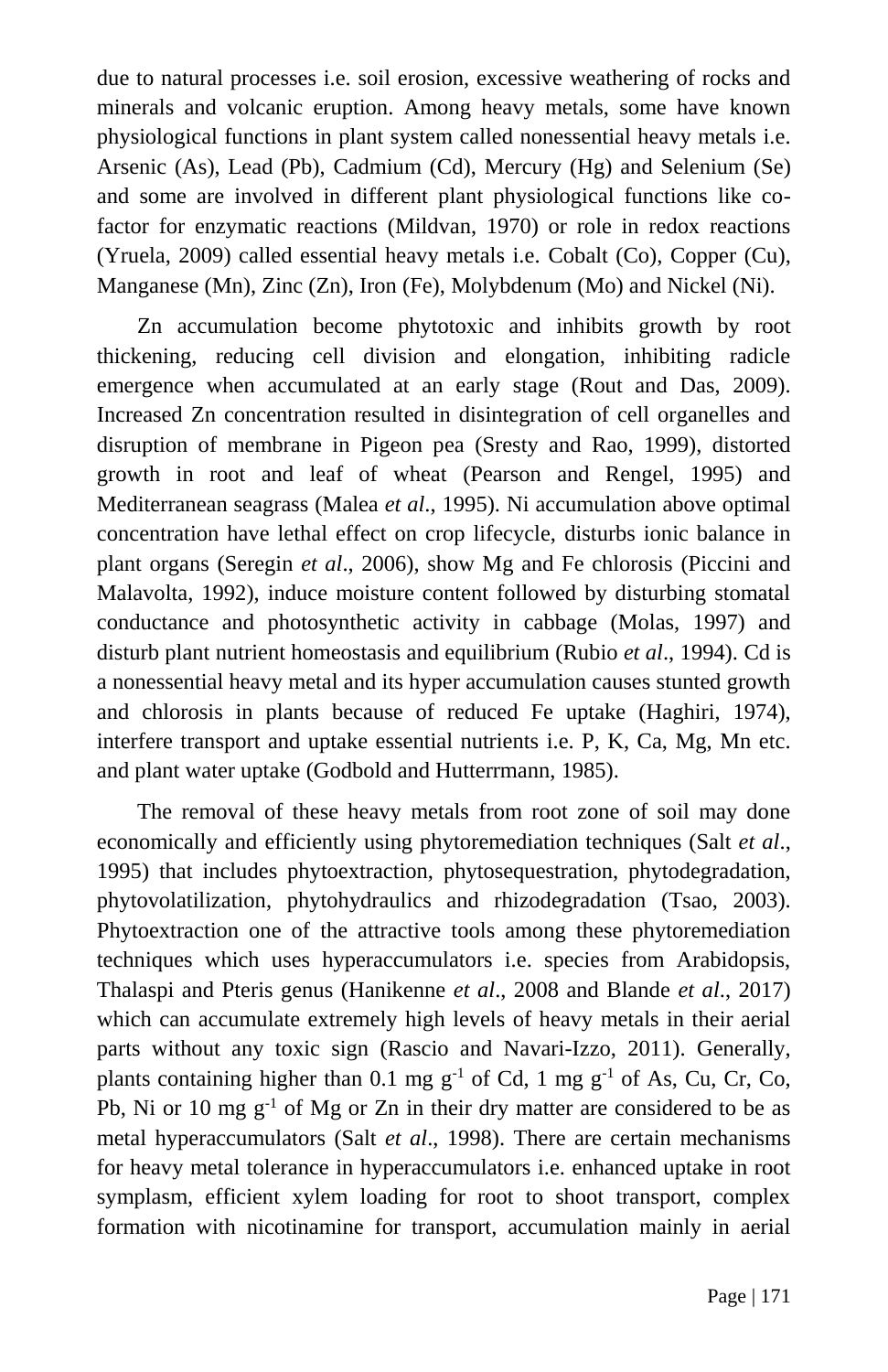organs, complex formation with weak ligands such as malate or citrate for storage, sequester generally in vacuole of epidermal cells and strongly enhanced anti-oxidants whereas, heavy metal tolerance mechanism in nonhyperaccumulators are i.e. metals mostly accumulated in roots, small amount translocated into shoots, small portion accumulated in epidermal and mesophyll cells of shoots, form complexes with strong ligands such as PCs, glutathione for storage and enhanced anti-oxidants. There are also certain gene families or biosynthesis pathways with respect to adaptation mechanisms in plants under heavy metal stress conditions during phytoremediation which can be used for transgenic plant development which may capable of remediating heavy metals in soil.

## **Salt/salinity stress**

Crop said to be in salt stress when it is unable to express its full genetic potential in terms of growth, development and reproduction as the salinity in the soil exceeds the critical level (Grieve *et al*., 2012). The composition and concentration of dissolved salts in soil and irrigation water varies from one place to another (Tanji and Wallender, 2012). The adverse effect of salt affected soils may be due to high salt concentration in the soil solution i.e. osmotic effects or by high concentration of specific ions such as sodium or chloride that can cause injury to sensitive crops i.e. specific ion effect. Adverse effect of saline soil is due to soluble salt concentration whereas, adverse effects of sodic soil is due to deterioration of soil physical condition (Shainberg and Singer, 2012).

The adverse effect of salt stress may be due to specific ion effect i.e. Na<sup>+</sup> and Cl-(Kingsbury and Epstein, 1986; Munns and Termaat, 1986) or interacting with other mineral nutrient dynamics (Shabala and Munns, 2012).

Most of the plants are non-halophytes or glycophytes which hardly tolerate high salt concentration i.e. rice, wheat, peas etc. and some plants are halophytes in nature which can tolerate high salt concentration and are from native flora of extremely saline soils i.e. mangroves, *Atriplex* spp., *Salicornia* spp. etc. Most of the osmotic adjustments can be achieved due to either the absorption or accumulation of ions from the medium or by synthesis and accumulating organic solutes and their dominance dependent on the type of plants and the level of salinity. Halophytes are generally adapted to high saline environment by accumulating excess absorbing salts in osmoticum in vacuole (Flowers and Colmer, 2008) or osmotic adjustment by different organic solutes in the cytoplasm (Wyn Jones and Gorham, 2002), sequestering excess salt from metabolically active tissues in salt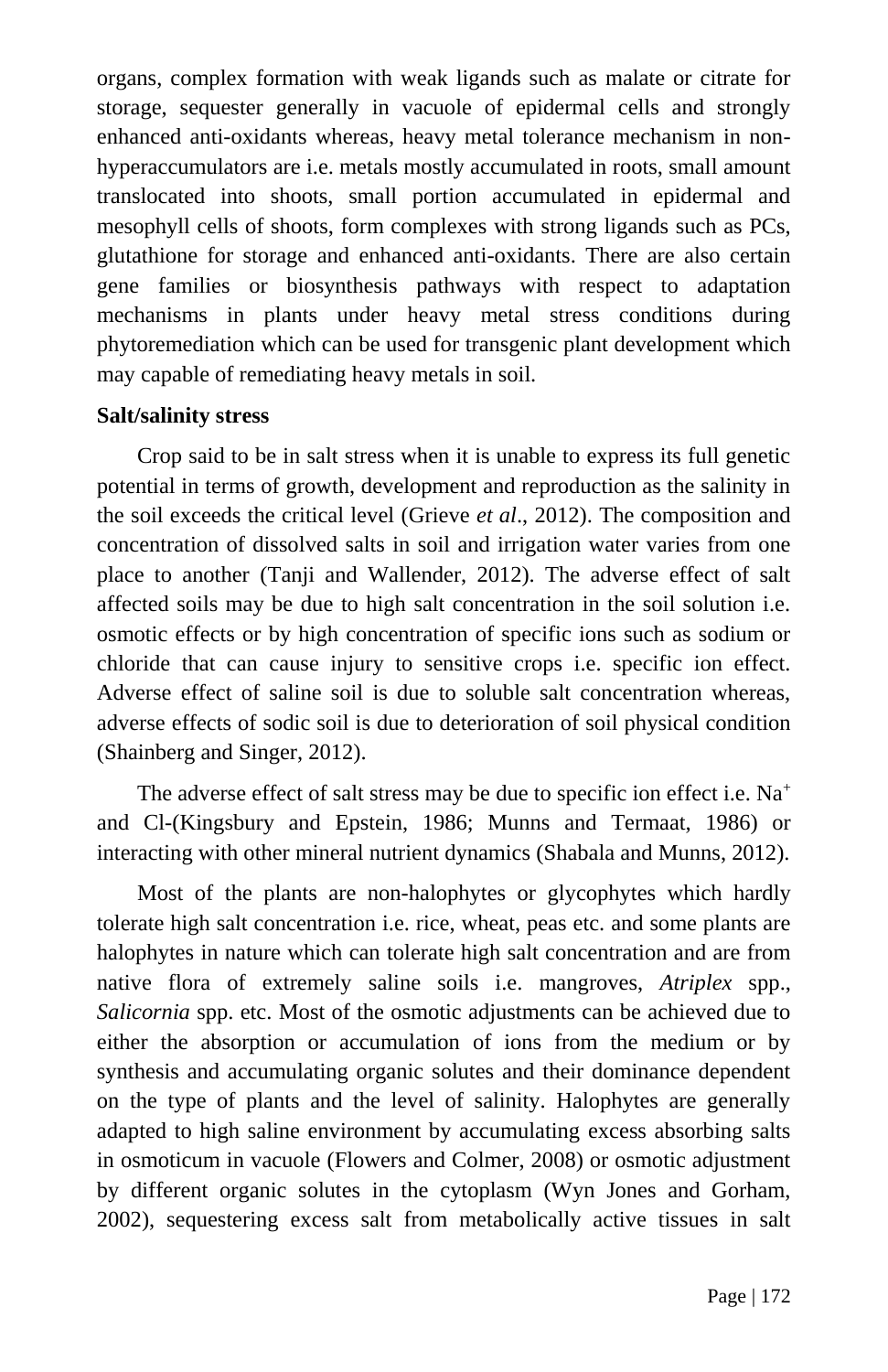glands and salt bladders (Flowers and Colmer, 2008; Shabala and Munns, 2012), secretion of compatible solutes or osmolytes i.e. proline, glycine betain and sucrose (Munns and Tester, 2008), osmoprotectant nature of these organic solutes (McNeil *et al*., 1999), ion selective absorption and compartmentalization (Flowers, 2008), scavenging of reactive oxygen species (Viswanathan *et al*., 2001) and salt tolerant gene expression (Byrt *et al*., 2014).

## **Nutrient stress**

There are several mineral elements contributing to the growth and development of a plant, among which 17 are called essential nutrients according to the essentiality criteria defined by Arnon and Stout. Mineral nutrition being an independent discipline of plant physiology (Grossman and Takahashi, 2001), essential minerals are further divided into four groups by Mengel and Kirkby (1978) according to their biological structures and metabolic functions. There is certain nutrient stress (deficiency or excess) reported by several scientists in different plants. Nitrate may be involved in biosynthesis and transport of cytokinin (Liu *et al*., 2000) and higher level of nitrate (NO<sub>3</sub><sup>-</sup>) inhibits root growth and root: shoot ratio (Zhang *et al.*, 1999). Phosphorous deficiency limited primary root elongation and enhance lateral root formation (Hodge, 2004), decrease shoot-root dry weight ratio (Fredeen *et al*., 1989), reduce leaf number (Lynch *et al*., 1991), affect formation of reproductive organs (Barry and Miller, 1989), decreased photosynthetic rate in soybean (Lauer *et al*., 1989) and induced the expression of phosphoenolpyruvate carboxylase (PEPCO) in tobacco (Toyota *et al*., 2003). Potassium  $(K^+)$  deficient plants are susceptible to lodging and draught (Lindhauer, 1985). Sulfur deficiency decreased net photosynthesis and root hydraulic conductivity (Karmoker *et al*., 1991), decrease in shoot-root dry weight ratio (Edelbauer, 1980), impaired carbohydrate metabolism followed by induced starch accumulation (Willenbrink, 1967). Calcium deficiency cause premature fruit and bud shedding and excess calcium interferes magnesium absorption. Magnesium deficiency cause superoxide free radical accumulation (Cakmak and Marschner, 1992). Iron deficient plants are low in chlorophyll content, inhibit photosynthetic electron transport with reduced RUBP regeneration, responsible for low starch and sugar content and low  $CO<sub>2</sub>$  fixation (Sharma and Sanwal, 1992). Iron toxicity in water logged soil may cause bronzing, stunted top and root growth. Siderophores are the organic molecules which combine with iron and make it available to plants and microbes (Brown *et al*., 1991). Manganese deficiency caused reduced root growth (Marcar and Graham, 1987) and some other typical deficiency symptoms of manganese deficiency in plants are *grey speck* of oats, *marsh*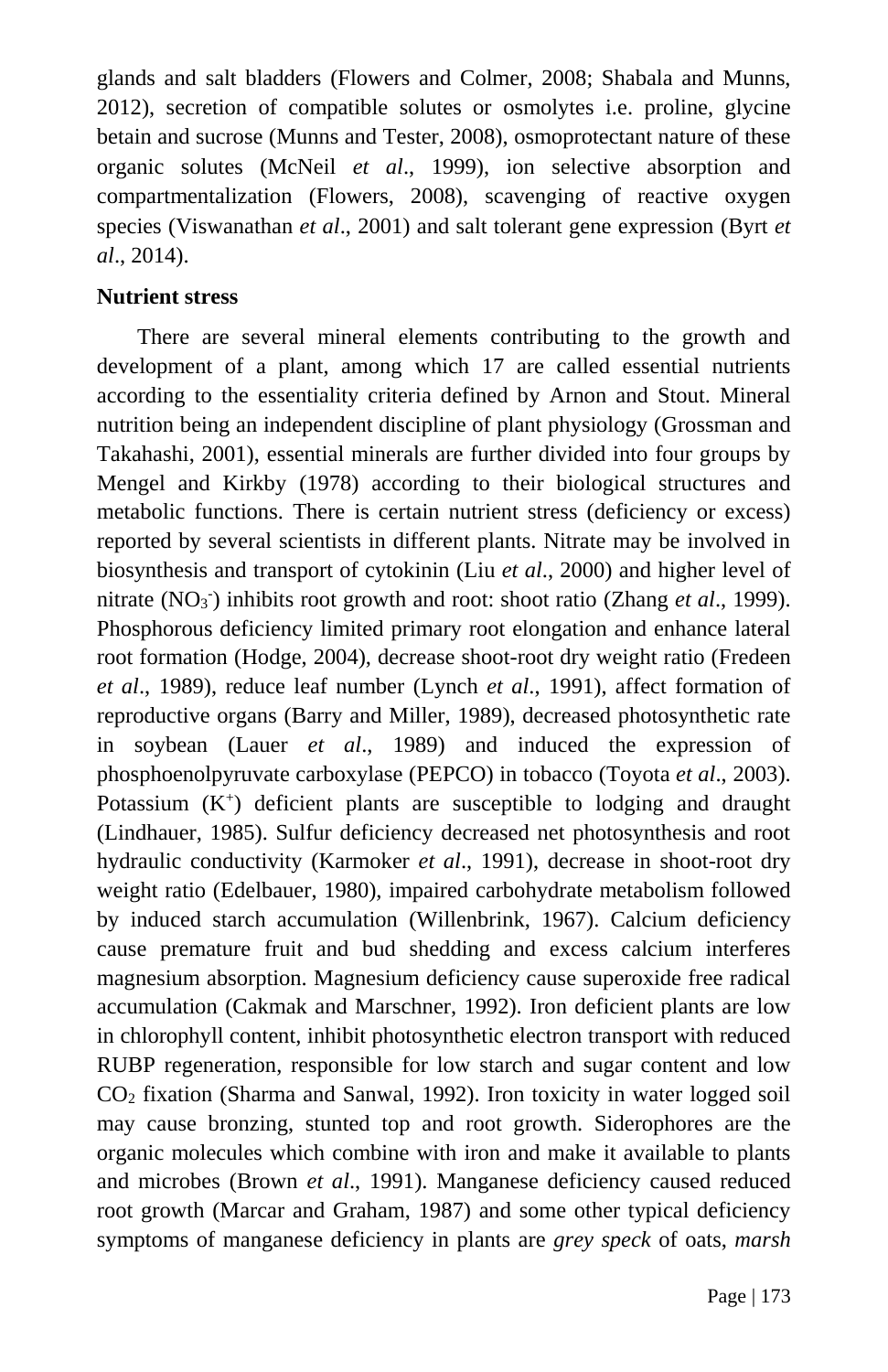*spot* of pea and *Pahala blight* of sugarcane. Zinc deficiency causes decrease in protein content may be attributed due to unstable ribosomes (Obata and Umbebayashi, 1988) and low level of RNA (Cakmak *et al*., 1989) in low zinc availability. Copper deficiency in the leaves of subterranean clover reduced activity of polyphenol oxidase (Delhaize *et al*., 1985). Copper deficiency also decreased activity of IAA oxidase and peroxidase (Davies *et al*., 1978). It also causes die back in citrus, interveinal chlorosis and distorted lamina in legumes and tomato. Molybdenum deficiency in mustard leaves showed reduced level of DNA and RNA (Chatterjee *et al*., 1985). Molybdenum deficient plants are less resistant to low temperature and water logging stress (Vunkova-Radeva *et al*., 1988). The common boron deficiency symptoms are tobacco "top sickness", sugar beet "heart rot", celery "stem crack" and cauliflower "hollow heart". Boron deficiency inhibit DNA synthesis (Krueger *et al*., 1987), depressed cytokinin synthesis in sunflower (Wagner and Michael, 1971) and decrease RNA content due to enhanced RNase activity (Dave and Kannan, 1980).

#### **Oxidative stress**

Molecular oxygen  $(O_2)$  in atmosphere are results of photosynthesis and are required for basic aerobic life.  $O_2$  fixed in various biomolecules by different non-enzymatic and enzymatic processes (Gilbert, 1981; Elstner, 1982, 1987). Ground state dioxygen  $(O_2)$  is unreactive for biomolecules but its physical activation i.e. singlet oxygen or chemical activation i.e. superoxide  $(O_2)$ , hydrogen peroxide  $(H_2O_2)$  and hydroxyl radicals  $(OH)$  are biologically toxic (McKersie and Leshem, 1994). Superoxide and hydrogen peroxide both can be act as oxidant and reductant but hydroxyl radicals are the most powerful oxidizing agent that don't have any specific scavenger to neutralize it. Different reactive oxygen species (ROS) i.e.  $O_2$ ,  $H_2O_2$  and OH causes bleaching by chlorophyll degradation, lipid peroxidation, inhibition of sensitive enzymes, base alteration of DNA (Kasai *et al*., 1986), proteolysis (Wolff *et al*., 1986) etc. Reactive oxygen species are produced in chloroplast (Asada, 2006), mitochondria, endoplasmic reticulum, peroxisomes and glyoxysomes, plasma membrane and the apoplast compartment (McKersie and Leshem, 1994).

ROS in plants generally formed whenever they are subjected to different stress i.e. photoinhibition (Sonoike, 1996), herbicide, toxins and triazole compounds (Kauss and Jeblick, 1995), heavy metal toxicity (Foyer *et al*., 1994), UV radiation (Hideg and Vass, 1996), salt stress (Miszalski *et al*., 1998), draught and heat stress (Filek *et al*., 1997; Biemelt *et al*., 1998), chilling and freezing (Tao *et al*., 1998).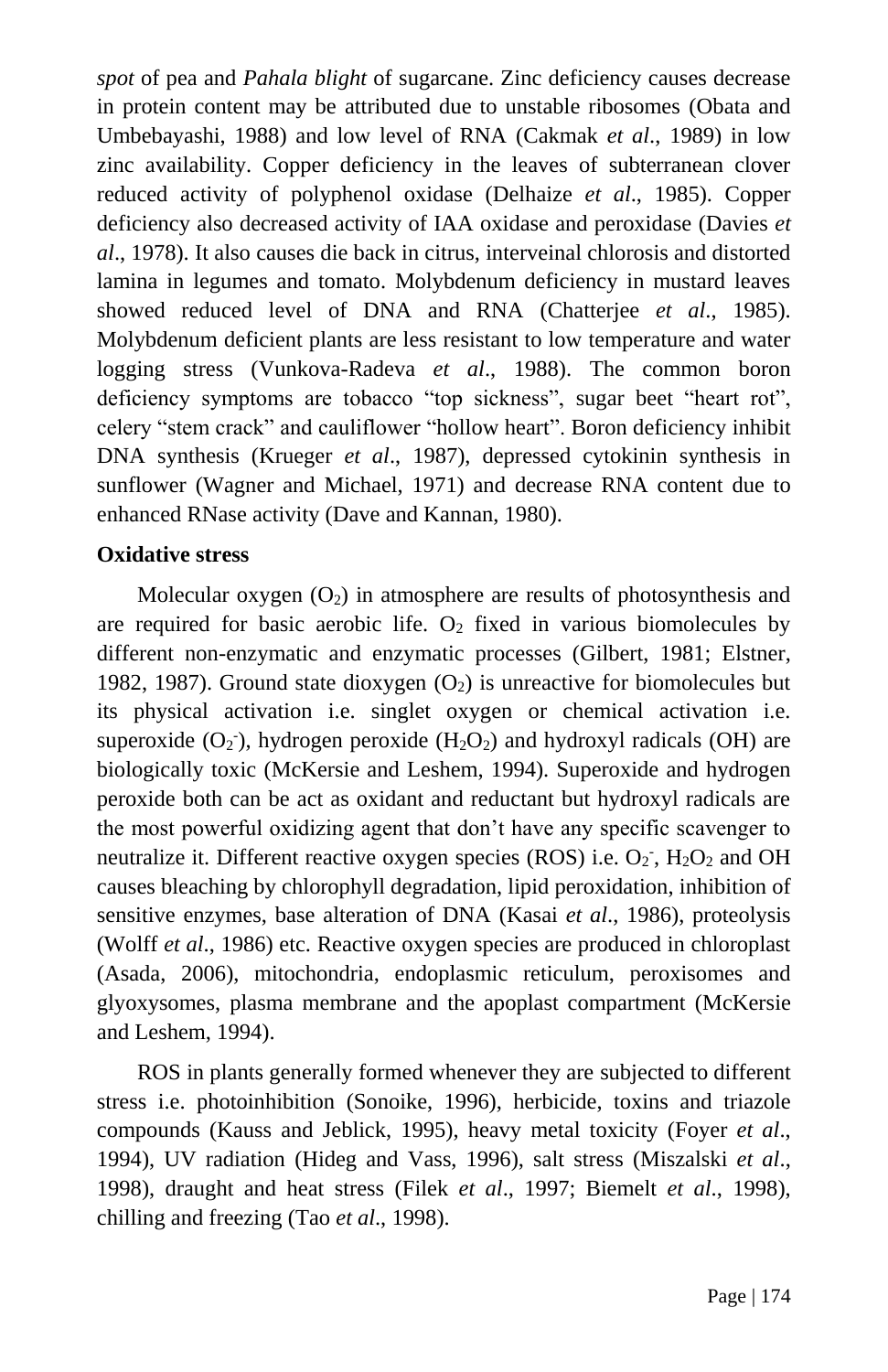There are several defense systems in plants to protect plants from these ROS i.e. superoxide dismutase (SOD), ascorbate peroxidase, glutathione reductase (GR), mono-dehydroxy ascorbate reductase, catalase (CATs). Except these enzymatic antioxidants, there are some non-enzymatic antioxidants which play important role to protect biomolecules from ROS i.e. ascorbate, tocopherol, carotenoids, glutathione etc. Among all these antioxidants, SOD gives primary defense against oxygen free radicals (Bannister *et al.*, 1987) converting  $O_2$  to  $H_2O_2$  and protects plants from different stress (Mittler and Zilinskas, 1994; Allen *et al*., 1997).

## **References**

- 1. Ahmadi A, Baker DA. The effect of water stress on the activities of key regulatory enzymes of the sucrose to starch pathway in wheat, Plant Growth Regul. 2001; 35:81-91.
- 2. Ahmadi AA. Effect of post–anthesis water stress on yield regulating processes in wheat (Triticum aestivum L.). Ph.D. Thesis. University of London, Wye College, Wye, Ashford, U.K, 1998.
- 3. Ali H, Khan E, Sajad MA. Phytoremediation of heavy metals-concepts and applications. Chemosphere. 2013; 91(91):869-881.
- 4. Allen RD, Webb RP, Schake SA. Use of transgenic plants to study antioxidant defenses. Free Rad. Biol. Med. 1997; 23:473-479.
- 5. Anjum SA, Xie XYU, Wang L, Chang Saleem MF, Man C, Lei W. Morphological, physiological and biochemical responses of plants to drought stress. African Journal of Agricultural Research. 2011; 6:2026- 2032.
- 6. Asada K. Production and action of active oxygen species in photosynthetic tissues. In Foyer CH, Mullineaux PM (eds.), Causes of Photooxidative Stress and Amelioration of Defense Systems in Plants, CRC Press, Boca Raton, 1994, 77-104.
- 7. Ashraf M. Inducing drought tolerance in plants: recent advances. Biotechnol. Adv. 2010; 28:169-183.
- 8. Ashraf M, Hafeez M. Thermotolerance of pearl millet and maize at early growth stages: Growth and nutrient relations. Biol. Plant. 2004; 48(1):81-86.
- 9. Ashraf M, Athar HR, Harris PJC, Kwon TR. Some prospective strategies for improving crop salt tolerance. Adv. Agron. 2008; 97:45- 110.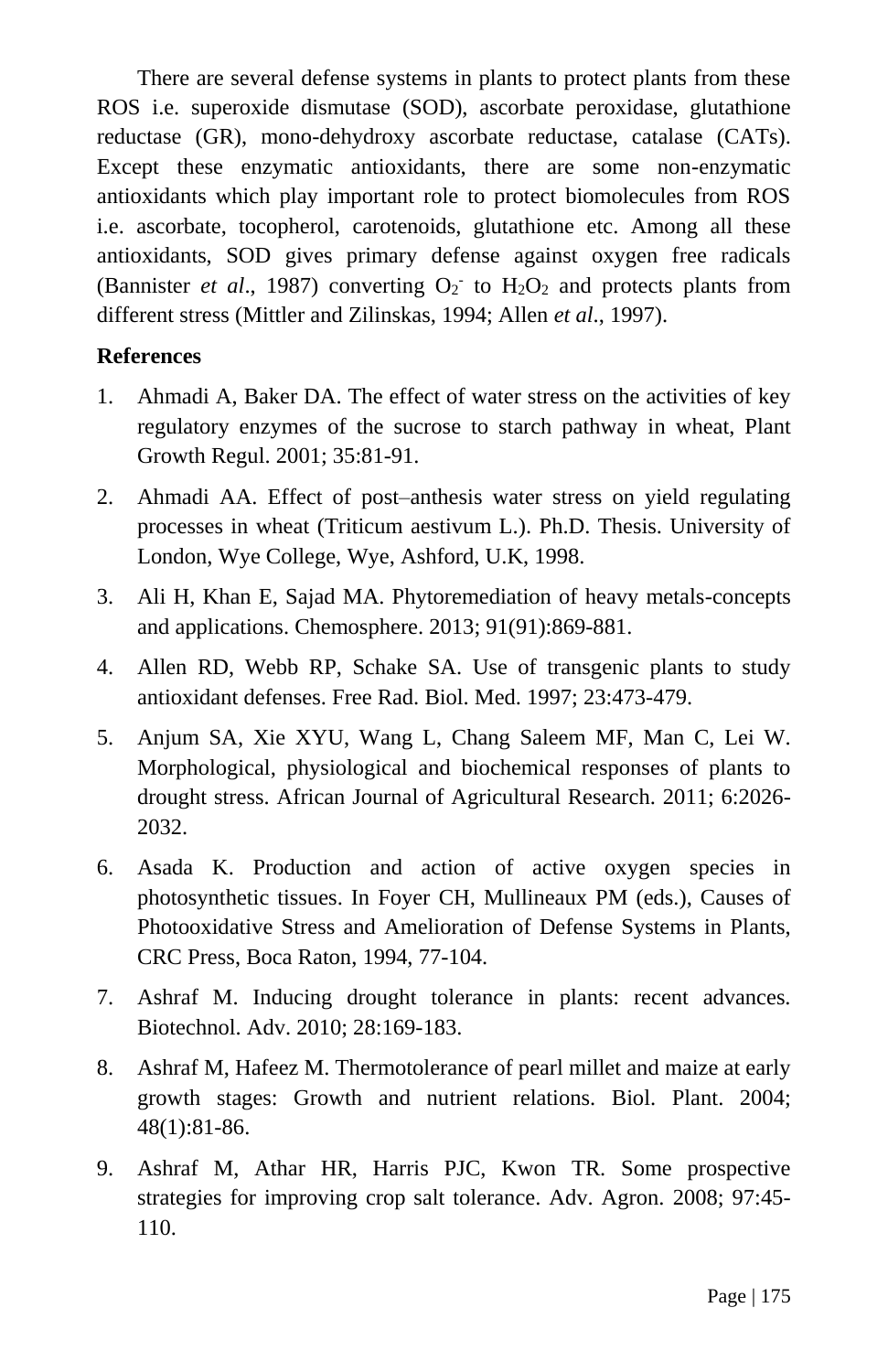- 10. Bajwa AA, Farooq M. Seed priming with sorghum water extract beneficial bacteria of agricultural importance. Biotechnol. Lett. 32, 1559? 1570. Surfactant improves germination metabolism and early seedling growth of wheat. Arch. Agron. Soil Sci. 2016; 63:319-329.
- 11. Balla K, Rakszegi M, Li Z, Békés F, Bencze S, Veisz O. Quality of winter wheat in relation to heat and drought shock after anthesis. Czech J Food Sci. 2011; 29(2):117-128.
- 12. Balla K, Rakszegi M, Li Z, Békés F, Bencze S, Veisz O. Quality of winter wheat in relation to heat and drought shock after anthesis. Czech J Food Sci. 2011; 29(2):117-128.
- 13. Bannister JV, Bannister WH, Rotilio G. Aspects of the structure, function, and applications of superoxide dismutase. CRC Crit. Rev. Biochem. 1987; 22:111-180.
- 14. Barnabas B, Jager K, Feher A. The effect of drought and heat stress on reproductive processes in cereals. Plant, Cell & Environment. 2008; 31:11-38.
- 15. Barry DAJ, Miller MH. Phosphorus nutritional requirement of maize seedlings for maximum yield. Agron. J. 1989; 81:95-99.
- 16. Biemelt S, Keetman U, Albrecht G. Re-aeration following hypoxia or anoxia leads to activation of the antioxidative defense system in roots of wheat seedlings. Plant Physiol. 1998; 116:651-658.
- 17. Bita CE, Gerats T. Plant tolerance to high temperature in a changing environment: Scientific fundamentals and production of heat stresstolerant crops. Front. Plant Sci. 2013; 4(JUL):1-18.
- 18. Blande D, Halimaa P, Tervahauta AI, Aarts MGM, Kärenlampi SO. De novo transcriptome assemblies of four accessions of the metal hyperaccumulator plant Noccaea caerulescens. Sci. Data, 2016, 1-9.
- 19. Bohnert HJ, Gong Q, Li P, Ma S. Unraveling abiotic stress tolerance mechanisms-Getting genomics going. Curr. Opin. Plant Biol. 2006; 9(2):180-188.
- 20. Bota J, Flexas J, Medrano H. Is photosynthesis limited by decreased Rubisco activity and RuBP content under progressive water stress? New Phytol. 2004; 162:671-681.
- 21. Brown JC, Jolley VD, Lytle CM. Comparative evaluation of iron solubilizing sub- stances (phytosiderophores) released by oats and corn: Iron-efficient and iron-inefficient plants. Plant Soil. 1991; 130:157-163.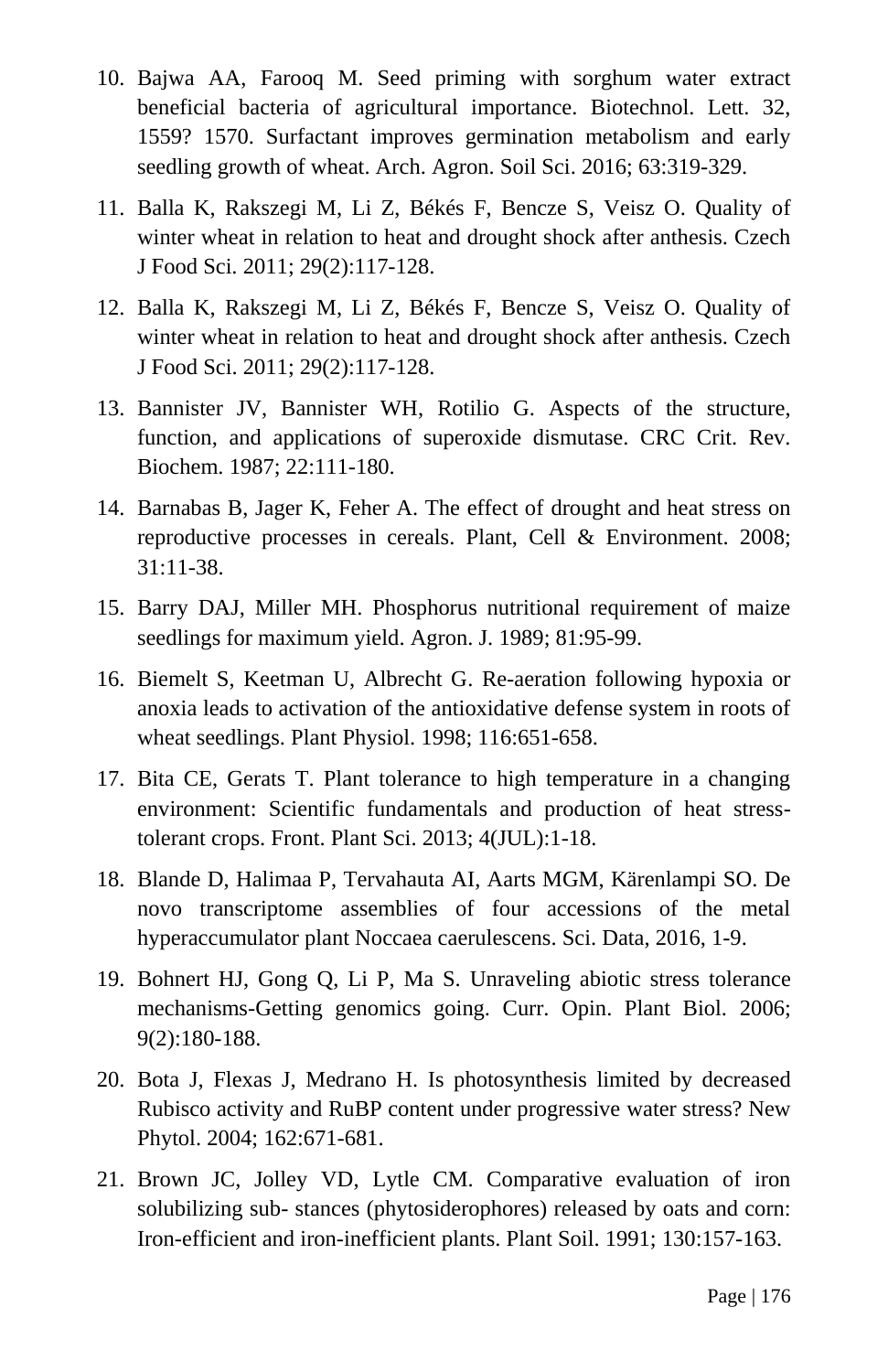- 22. Byrt CS, Xu B, Krishnan M, Lightfoot DJ, Athman A, Jacobs AK *et al*. The Na+ transporter, TaHKT1; 5-D, limits shoot Na+ accumulation in bread wheat. Plant Journal. 2014; 80:516-526.
- 23. Cakmak I, Marschner H. Magnesium deficiency and high light intensity enhance activities of superoxide dismutase, ascorbate peroxidase and glutathione reductase in bean leaves. Plant Physiol. 1992; 98:1222-1227.
- 24. Cakmak I, Marschner H, Bangerth F. Effect of zinc nutritional status on growth, protein metabolism and levels of indole-3 acetic acid and other phytohormones in bean (*Phaseolus vulgaris* L.). J Exp. Bot. 1989; 40:404-412.
- 25. Chatterjee C, Nautiyal N, Agarwala SC. Metabolic changes in mustard plant associated with molybdenum deficiency. New Phytol. 1985; 100:511-518.
- 26. Daryanto S, Wang L, Jacinthe PA. Global synthesis of drought effects on maize and wheat production. PLOS One. 2016; 11(5):1-15.
- 27. Dave IC, Kannan S. Boron deficiency and its associated enhancement of RNase activity in bean plants. Z. Pflanzenphysiol. 1980; 97:261-264.
- 28. Davies JN, Adams P, Winsor GW. Bud development and flowering of *Chrysanthemum morifolium* in relation to some enzyme activities and to the copper, iron and manganese status. Commun. Soil Sci. Plant Anal. 1978; 9:249-264.
- 29. Delhaize E, Loneragan JF, Webb J. Development of three copper metalloenzymes in clover leaves. Plant Physiol, 1985, 78:4-7.
- 30. Dembitsky V. Natural occurrence of arseno com- pounds in plants, lichens, fungi, algal species, and microorganisms. Plant Sci. 2003; 165:1177-1192.
- 31. Demirevska K, Simova-Stoilova L, Fedina I, Georgieva K, Kunert K. Response of oryzacystatin I transformed tobacco plants to drought, heat and light stress. Journal of Agronomy and Crop Science. 2010; 196:90- 99.
- 32. Dudal R. Inventory of major soils of the world with special reference to mineral stress.-Plant Adaption to Mineral Stress in Problem Soils. Ed. M. J Wright. Cornell Univ. Agric. Exp. Stn. Ithaca, N.Y, 1976, 3-23.
- 33. Dutta S, Mohanty S, Tripathy BC. Role of temperature stress on chloroplast biogenesis and protein import in pea1 [OA]. Plant Physiology. 2009; 150(2):1050-1061.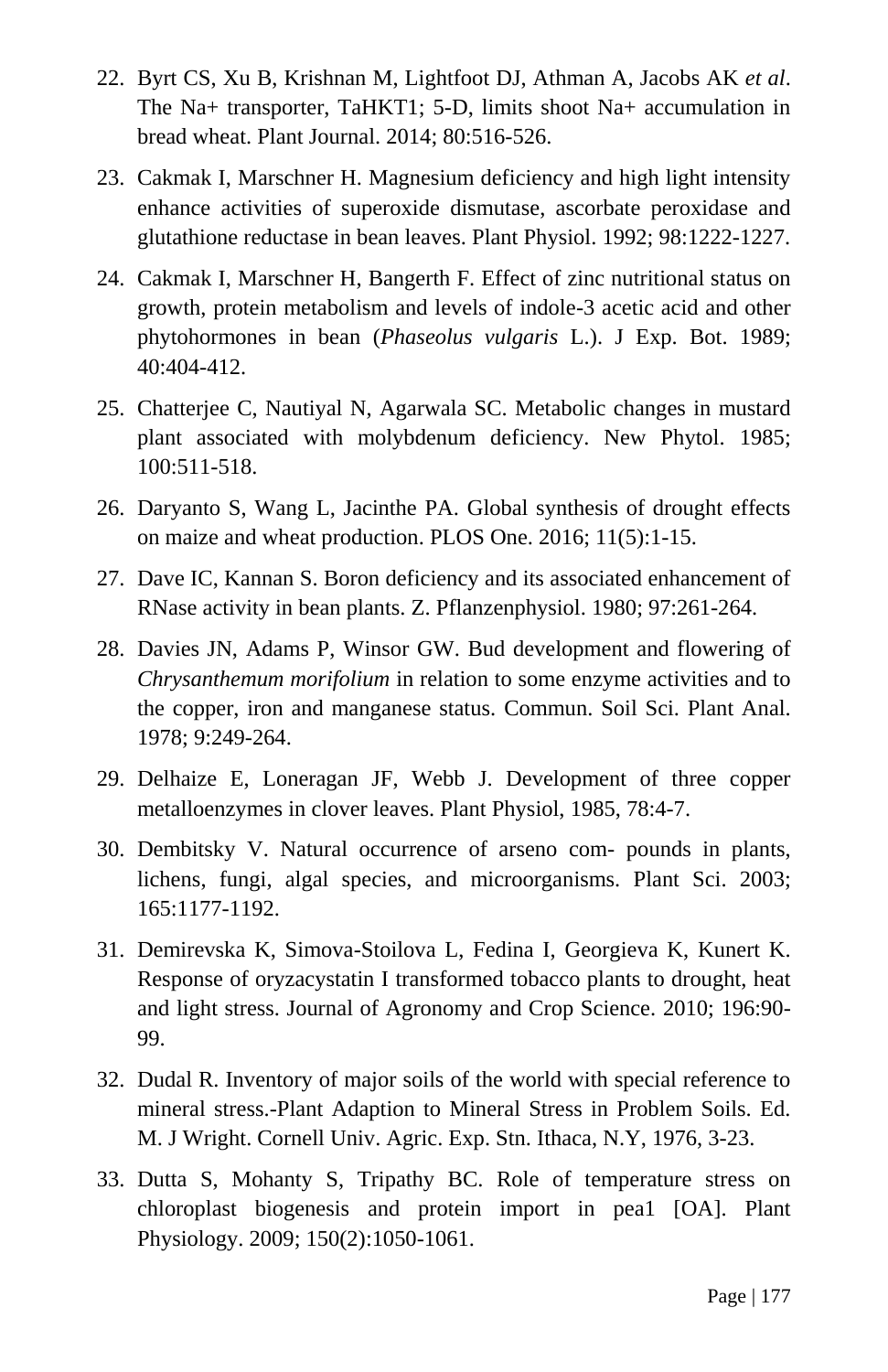- 34. Duveiller E, Singh RP, Nicol JM. The challenges of maintaining wheat productivity: pests, diseases and potential epidemics. Euphytica. 2007; 157:417-430.
- 35. Edelbauer A. Auswirkung von abgestuftem Schwefelmangel auf Wachstum, Substanzbildung und Mineralstoffgehalt von Tomate (*Lycopersicon esculentum* Mill.) In: Nahrlosungskultur. Die Bodenkultur. 1980; 31:229-241.
- 36. Edmeades GOJ, Bolaoos, Lafitte HR. Progress in selecting for drought tolerance in maize. In D. Wilkinson (ed.), Proc. 47th Annual Corn and Sorghum Research Conference, Chicago, December 9ñ10. ASTA, Washington, 1992, 93n111.
- 37. Ehlers JD, Hall AE. Heat tolerance of contrasting cowpea lines in short and long days. F. Crop. Res. 1998; 55(1-2):11-21.
- 38. Elstner EF. Oxygen activation and oxygen toxicity. Annu. Rev. Plant Physiol. 1982 33:73-96.
- 39. Estrada-Campuzano G, Miralles DJ, Slafer GA. Genotypic variability and response to water stress of pre- and post-anthesis phases in triticale. Eur. J Agron. 2008; 28(3):171-177.
- 40. Fahad S, Hussain S, Saud S, Khan F, Hassan S, Amanullah *et al*. exogenously applied plant growth regulators affect heat-stressed rice pollens. J Agron. Crop Sci. 2016b; 202:139-150.
- 41. Farooq M, Basra SMA, Rehman H, Saleem BA. Seed priming enhances the performance of late sown wheat (Triticum aestivum L.) by improving the chilling tolerance. J Agron Crop Sci. 2008; 194:55-60.
- 42. Farooq M, Bramley H, Palta JA, Siddique KHM. Heat stress in wheat during reproductive and grain-filling phases. CRC. Crit. Rev. Plant Sci. 2011; 30(6):491-507.
- 43. Farooq M, Wahid A, Kobayashi N, SMA, Fujita DB. Plant drought stress : effects, mechanisms and management To cite this version : Review article. Agron. Sustain. Dev. 2009; 29(1):185-212.
- 44. Farooq M, Wahid A, Kobayashi N, Fujita D, Basra SMA. Plant drought stress: effects, mechanisms and management. Agron. Sustain. Dev. 2009b; 29:185-212.
- 45. Farooq M, Wahid A, Kobayashi N, Fujita D, Basra SMA. Plant drought stress: Effects, mechanisms and management. In Sustainable Agriculture, (Springer Netherlands), 2009, 153-188.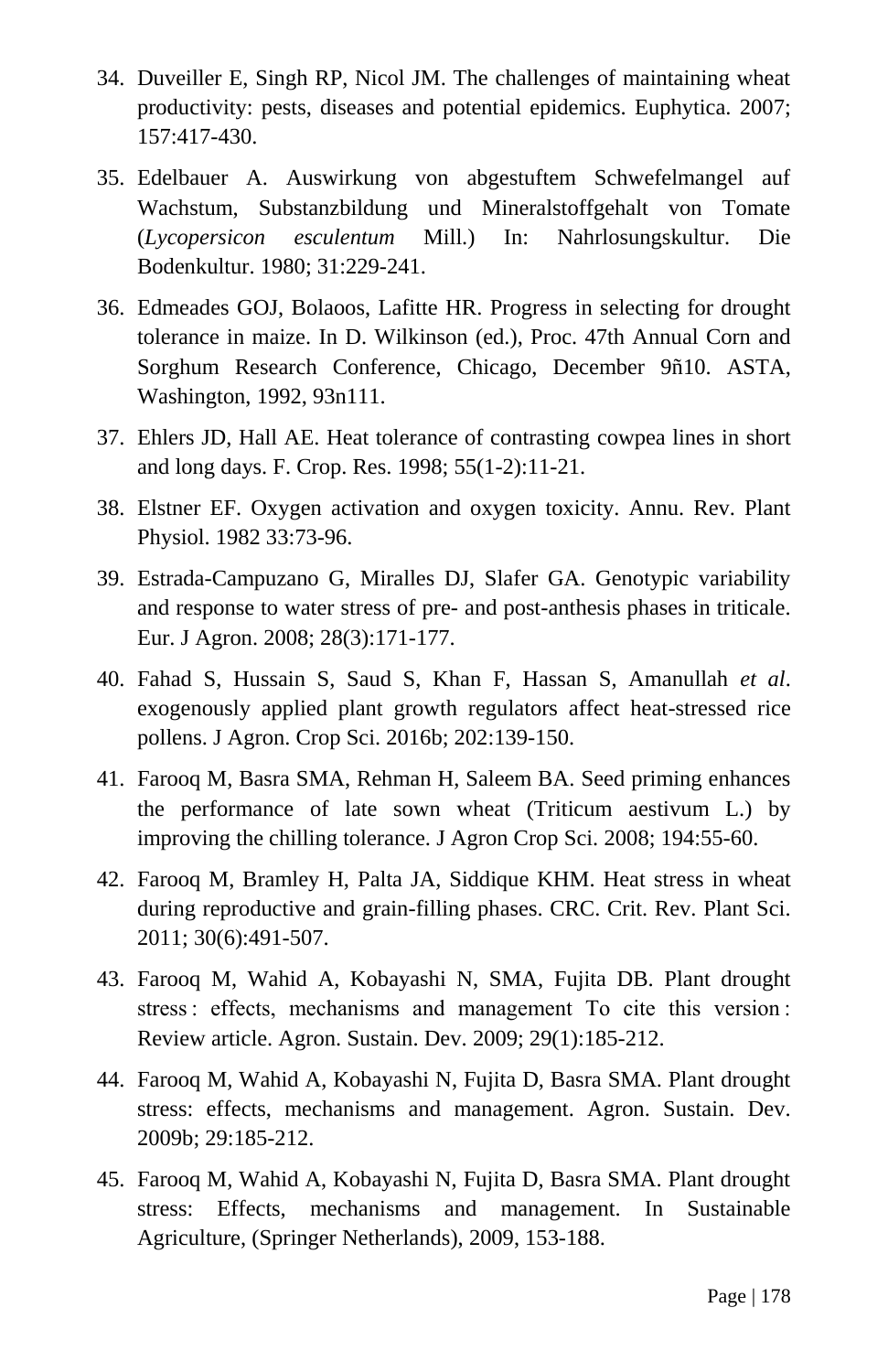- 46. Filek M, Baczek R, Niewiadomska E, Pilipowicz M, Koscielniak J Effect of high temperature treatment of Vicia faba roots on the oxidative stress enzymes in leaves. Acta Biochim. Pol. 1997; 44:315-321.
- 47. Flowers TJ, Colmer TD. Salinity tolerance in halophytes. New Phytologist. 2008; 179:945-963.
- 48. Flowers TJ, Colmer TD. Salinity tolerance in halophytes. New Phytologist. 2008; 179:945-963.
- 49. Foyer CH, Harbinson J Oxygen metabolism and the regulation of photosynthetic electron ¯OW. In Foyer CH, Mullineaux PM, (eds.), Causes of Photooxidative Stress and Amelioration of Defense Systems in Plants, CRC Press, Boca Raton, 1994, 1-42.
- 50. Fredeen AL, Rao IM, Terry N. Influence of phosphorus nutrition on growth and carbon partitioning in Glycine max. Plant Physiol. 1989; 89:225-230.
- 51. Godbold DL, Hutterrmann A. Effect of zinc, cadmium and mercury on root elongation of *Picea abies* (Karst.) seedlings, and the significance of these metals to forest die-back. Environ. Pollu. 1985; 38:375-381.
- 52. Greaves J. The gender trap. Health Informatics J. 1996; 2(4):194-198.
- 53. Grieve CM, Grattan SR, Maas EV. Plant Salt Tolerance. Agricultural Salinity. Assessment and Management (2nd Edition). 2012; 71:405-459.
- 54. Grime JP. Plant strategies and vegetation processes. Chichester: Wiley and Sons: 222, 1979.
- 55. Grossman A, Takahashi H. Macronutrient utilization by photo- synthetic eukaryotes and the fabric of interactions, Annu. Rev. Plant Phys. 2001; 52:163-210.
- 56. Haghiri F. Plant uptake of cadmium as influenced by cation exchange capacity, organic matter, Zinc, and soil temperature. J Environ. Qual. 1974; 3:180-183.
- 57. Hall AE. Heat stress. Plant Stress Physiol. CABI Publishing, 2012, 118- 131.
- 58. Hanikenne M, Talke IN, Haydon MJ, Lanz C, Nolte A, Motte P *et al*. Evolution of metal hyperaccumulation required cis-regulatory changes and triplication of HMA4. Nature. 2008; 453(7193):391-395.
- 59. Hideg E, Vass I. UV-B induced free radical production in plant leaves and isolated thylakoid membranes. Plant Sci. 1996; 115:251-260.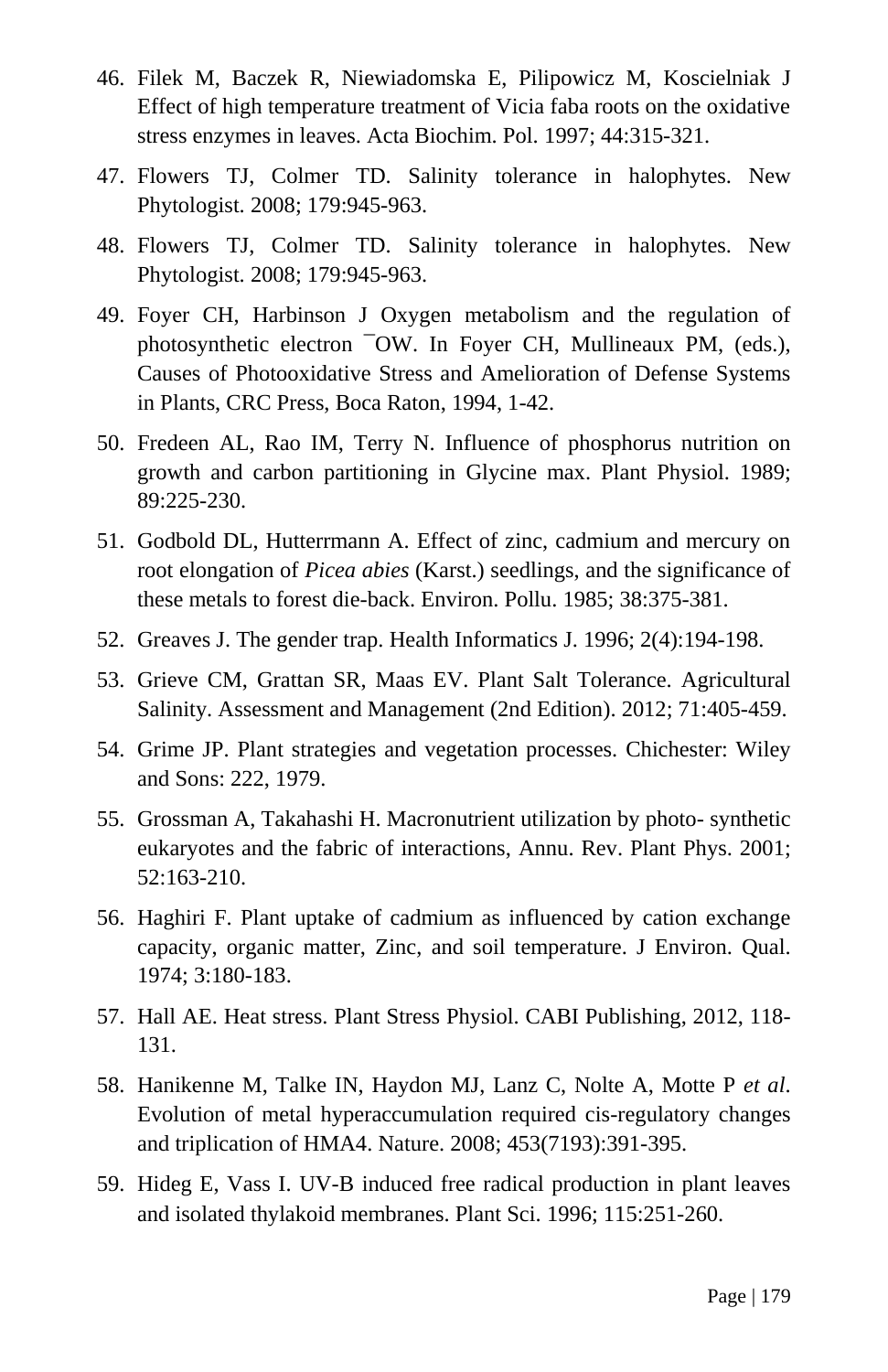- 60. Hodge A. The plastic plant: root responses to heterogeneous supplies of nutrients. New Phytol. 2004; 162:9-24.
- 61. Hussain AI, Anwar F, Hussain Sherazi ST, Przybylski R. Chemical composition, antioxidant and antimicrobial activities of basil (*Ocimum basilicum*) essential oils depends on seasonal variations. Food Chem. 2008; 108(3):986-995.
- 62. Igwe JC, Abia AA. A bioseparation process for removing heavy metals from waste water using biosor-bents. Afr. J Biotechnol. 2006; 5:1167- 1179
- 63. Jiang Y, Huang B. Drought and heat stress injury to two cool-season turfgrasses in relation to antioxidant metabolism and lipid peroxidation. Crop Sci. 2001; 41(2):436-442.
- 64. Karim MA, Fracheboud Y, Stamp P. Photosynthetic activity of developing leaves mays is less affected by heat stress than that of developed leaves. Physiol. Plant. 1999; 105:685-693.
- 65. Karmoker JL, Clarkson DL, Saker LR, Rooney JM, Purves JV. Sulphate deprivation depresses the transport of nitrogen to the xylem and the hydraulic conductivity of barley (*Hordeum vulgare* L.) roots. Planta. 1991; 185:269-278.
- 66. Kasai H, Crain PF, Kuchino Y, Nishimura S, Ootsuyama A, Tanooka H. Formation of 8-hydroxyguanine moiety in cellular DNA by agents producing oxygen radicals and evidence for its repair. Carcinogenesis. 1986; 7:1849-1851.
- 67. Kauss H, Jeblick W. Pretreatment of parsley suspension cultures with salicylic acid enhances spontaneous and elicited production of  $H_2O_2$ . Plant Physiol. 1995; 108:1171-1178.
- 68. Kaya C, Tuna L, Higgs D. Effect of silicon on plant growth and mineral nutrition of maize grown under water-stress conditions. J Plant Nutr. 2006; 29(8):1469-1480.
- 69. Kingsbury RW, Epstein E. Salt sensitivity in wheat. A case for specific ion toxicity. Plant Physiology. 1986; 80:651-654.
- 70. Kramer PJ, Boyer JS. Water relations of plants and soils. Academic Press, San Diego, 1995.
- 71. Krueger RW, Lovatt CJ, Albert LS. Metabolic requirement of *Cucurbita pepo* for boron. Plant Physiol. 1987; 83:254-258.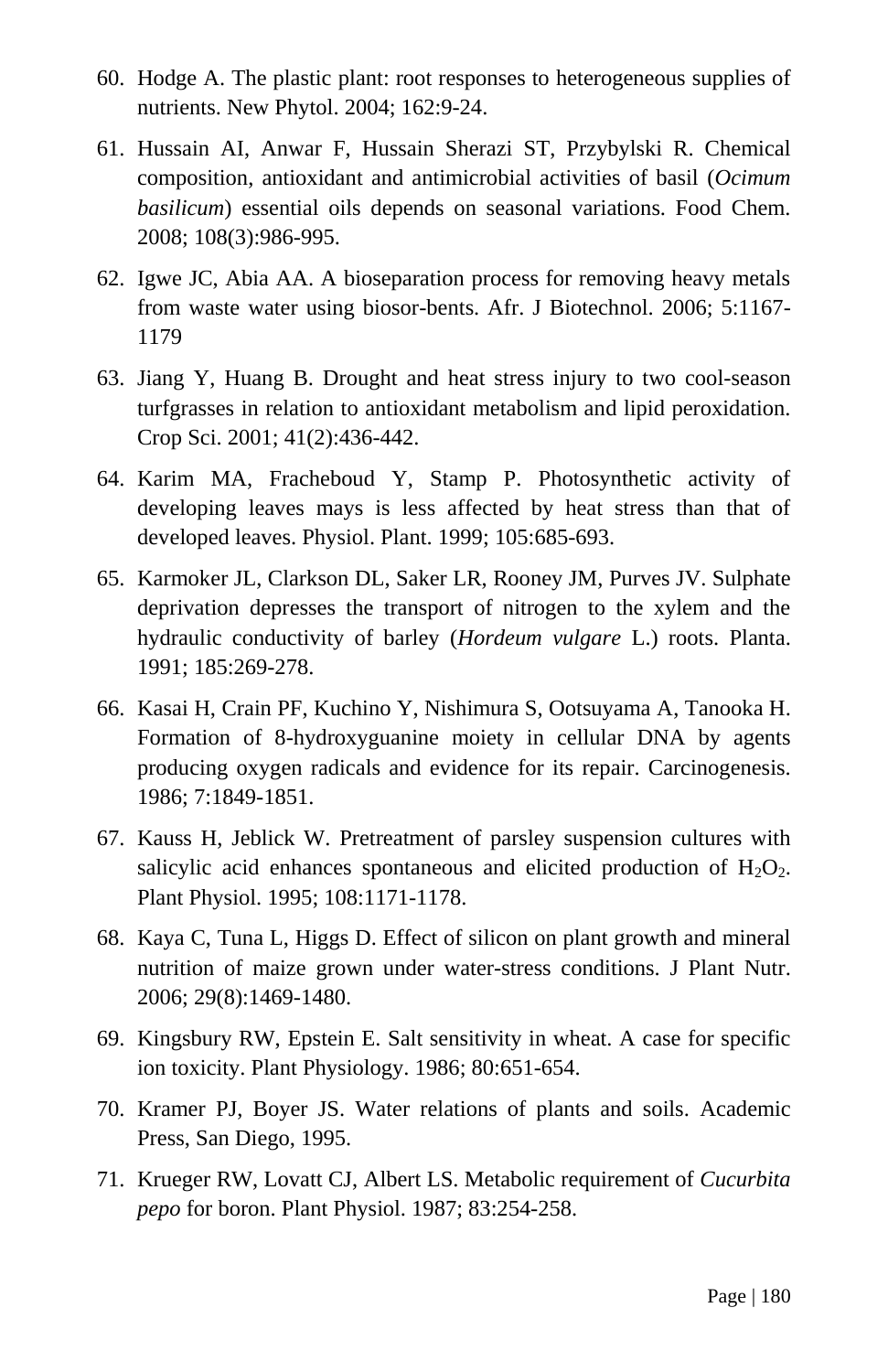- 72. Kumar U, Joshi AK, Kumari M, Paliwal R, Kumar S, Röder MS. Identification of QTLs for stay green trait in wheat (*Triticum aestivum* L.) in the "Chirya  $3$ "  $\times$  "Sonalika" population. Euphytica. 2010; 174(3):437-445.
- 73. Lafitte HR, Yongsheng G, Yan S, Li1 ZK. Whole plant responses, key processes, and adaptation to drought stress: the case of rice, J Exp. Bot. 2007; 58:169-175.
- 74. Lauer MJ, Blevins DG, Sierzputowska-Gracz H. 31 P-nuclear magnetic resonance determination of phosphate compartmentation in leaves of reproductive soybeans (*Glycine max* L.) as effected by phosphate nutrition. Plant Physiol. 1989; 89:1331-1336.
- 75. Levitt J. Responses of Plants to Environmental Stress. In Water, Radiation, Salt and other Stress. New York: New York: Academic Press, 1980.
- 76. Lichtenthaler HK. Vegetation Stress: an Introduction to the Stress Concept in Plants. Journal of Plant Physiology. 1996; 148:4-14.
- 77. Lichtenthaler HK, Rinderle U. The Role of Chlorophyll Fluorescence in the Detection of Stress Conditions in Plants. CRC Critical Reviews in Analytical Chemistry. 1988; 19:S29-S85.
- 78. Lindhauer MG. Influence of K nutrition and drought on water relation and growth of sunflower (*Helianthus annuus* L.). Z. Pflanzenernahr. Bodenk. 1985; 148:654-669.
- 79. Lynch J, Lauchli A, Epstein E. Vegetative growth of the common bean in response to phosphorus nutrition. Crop Sci. 1991; 31:380-387.
- 80. Machado S, Paulsen GM. Combined effects of drought and high temperature on water relations of wheat and sorghum. Plant and Soil. 2001; 233(2):179-187.
- 81. Maestri E, Klueva NK, Perrotta C, Gulli M, Nguyen H, Marmiroli N. Molecular genetics of heat tolerance and heat shock proteins in cereals. Plant Mol. Biol. 2002; 48:667-681.
- 82. Mahalingam R (Ed.). "Consideration of combined stress: a crucial paradigm for improving multiple stress tolerance in plants," in Combined Stresses in Plants, (Cham: Springer International Publishing), 2015, 1-25.
- 83. Malea P, Kevrekidis T, Haritonidis S. The short-term uptake of zinc and cell mortality of the sea grass Halophila stipulacea (Forsk.) Aschers, Israel. J Plant Sci. 1995; 43:21-30.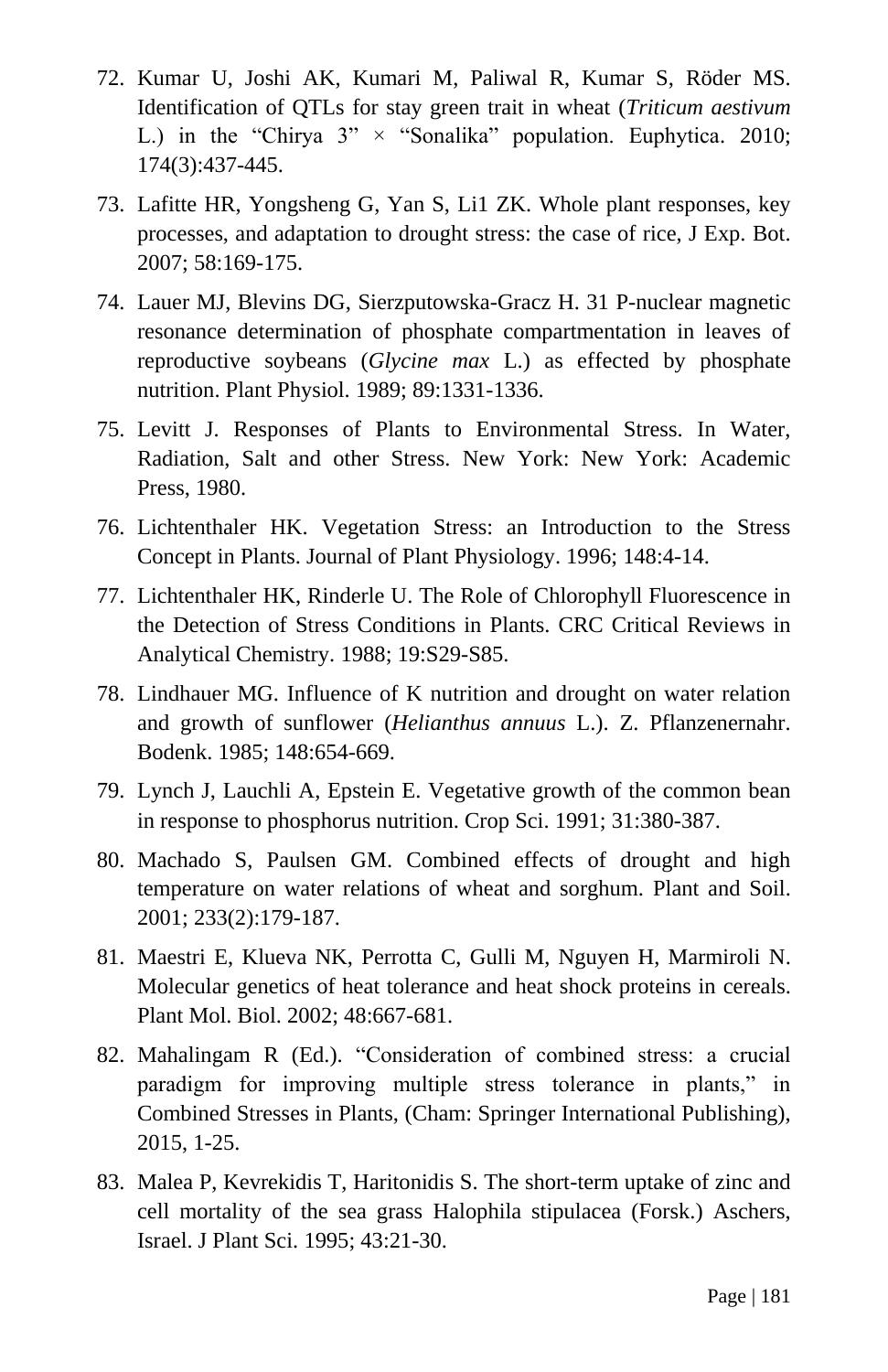- 84. Manikavelu A, Nadarajan N, Ganesh SK, Gnanamalar RP, Babu RC. Drought tolerance in rice: morphological and molecular genetic consideration, Plant Growth Regul. 2006; 50:121-138.
- 85. Marcar NE, Graham RD. Genotypic variation for manganese efficiency in wheat. J Plant Nutr. 1987; 10:2049-2055.
- 86. Mckersie BD, Leshem YY. Stress and Stress Coping in Cultivated Plants. Kluwer Academic Publishers, Dordrecht, 1994, 1-256.
- 87. McNeil SD, Nuccio ML, Hanson AD. Betaine and related osmoprotectants. Targets for metabolic engineering of stress resistance. Plant Physiology. 1999; 120:945-949.
- 88. Mengel K, Kirkby EA. Principles of plant nutrition. Bern. Int. Potash Inst, 1978, 593.
- 89. Mildvan AS. Metal in enzymes catalysis. Enzymes. 1970; 11(11):445- 536.
- 90. Mittler R. Abiotic stress, the field environment and stress combination. Trends Plant Sci. 2006; 11:15-19.
- 91. Mittler R, Zilinskas BA. Regulation of pea cytosolic ascorbate peroxidase and other antioxidant enzymes during the progression of drought stress and following recovery from drought. Plant J. 1994; 5:397-405.
- 92. Molas J. Changes in morphological and anatomical structure of cabbage (*Brassica oleracea* L.) outer leaves and in ultra-structure of their chloroplasts caused by an *in vitro* excess of nickel. Photosynthetica. 1997; 34:513-522.
- 93. Morales D, Rodríguez P, Dell'Amico J, Nicolás E, Torrecillas A, Sánchez-Blanco MJ. High-temperature preconditioning and thermal shock imposition affects water relations, gas exchange and root hydraulic conductivity in tomato. Biol. Plant. 2003; 47(2):203-208.
- 94. Munns R, Fisher DB, Tonnet ML. Na+ and Cl-transport in the phloem from leaves of NaCl-treated barley. Australian Journal of Plant Physiology. 1986; 13:757-766.
- 95. Munns R, Tester M. Mechanisms of salinity tolerance. Annual Review of Plant Biology. 2008; 59:651-685.
- 96. Murkowski A. Heat stress and spermidine: Effect on chlorophyll fluorescence in tomato plants. Biol. Plant. 2001; 44(1):53-57.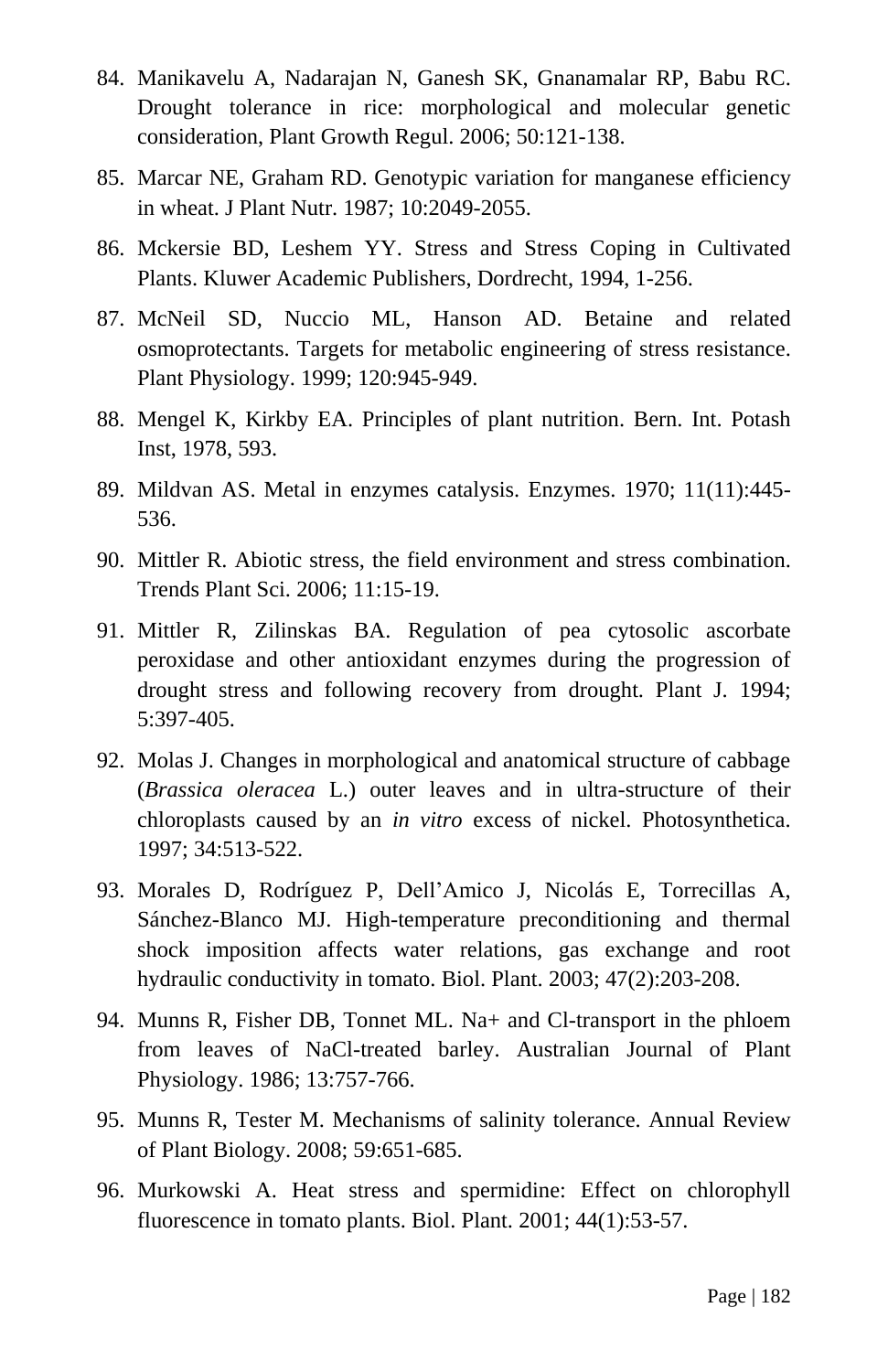- 97. Nagarajan R, Rajmohan N, Mahendran Senthamilkumar U. Evaluation of groundwater quality and its suitability for drinking and agricultural use in Thanjavur city, Tamil Nadu, India, Environ Monit Assess. 2010; 171:289-308.
- 98. Obata H, Umebayashi M. Effect of zinc deficiency on protein synthesis in cultures tobacco plant cells. Soil Sci. Plant Nutr. (Tokyo). 1988; 34:351-357.
- 99. Pearson JN, Rengel Z. Uptake and distribution of65Zn and54Mn in wheat grown at sufficient and deficient levels of Zn and Mn: I. During vegetative growth. J Exp. Bot. 1995; 46(7):833-839.
- 100.Peters K, Breitsameter L, Gerowitt B. Impact of climate change on weeds in agriculture: a review. Agric. Sustain. Dev. 2014; 34:707-721.
- 101.Piccini DF, Malavolta E. Effect of nickel on two common bean cultivars. J Plant Nut. 1992; 15:2343-2350.
- 102.Porter JR. Rising temperatures are likely to reduce crop yields. Nature. 2005; 436:174.
- 103.Prasad PVV, Boote KJ, Allen LH. Adverse high temperature effects on pollen viability, seed-set, seed yield and harvest index of grain-sorghum [*Sorghum bicolor* (L.) Moench] are more severe at elevated carbon dioxide due to higher tissue temperatures. Agric. For. Meteorol. 2006; 139(3-4):237-251.
- 104.Prasad PVV, Pisipati SR, Momčilović I, Ristic Z. Independent and Combined Effects of High Temperature and Drought Stress During Grain Filling on Plant Yield and Chloroplast EF-Tu Expression in Spring Wheat. J Agron. Crop Sci. 2011; 197(6):430-441.
- 105.Ramegowda V, Senthil-Kumar M. The interactive effects of simultaneous biotic and abiotic stresses on plants: mechanistic understanding from drought and pathogen combination. J Plant Physiol. 2015; 176:47-54.
- 106.Rascio N, Navari-Izzo F. Heavy metal hyperaccumulating plants: how and why do they do it? And what makes them so interesting? Plant Sci. 2011; 180(2):169-181.
- 107.Rout GR, Das P. Effect of metal toxicity on plant growth and metabolism: Zinc I, Eric L, Navarrete M, Debaeke P, Véronique S, Alberola C (Eds.), Sustainable agriculture, Springer Netherlands, 2009, 873-884.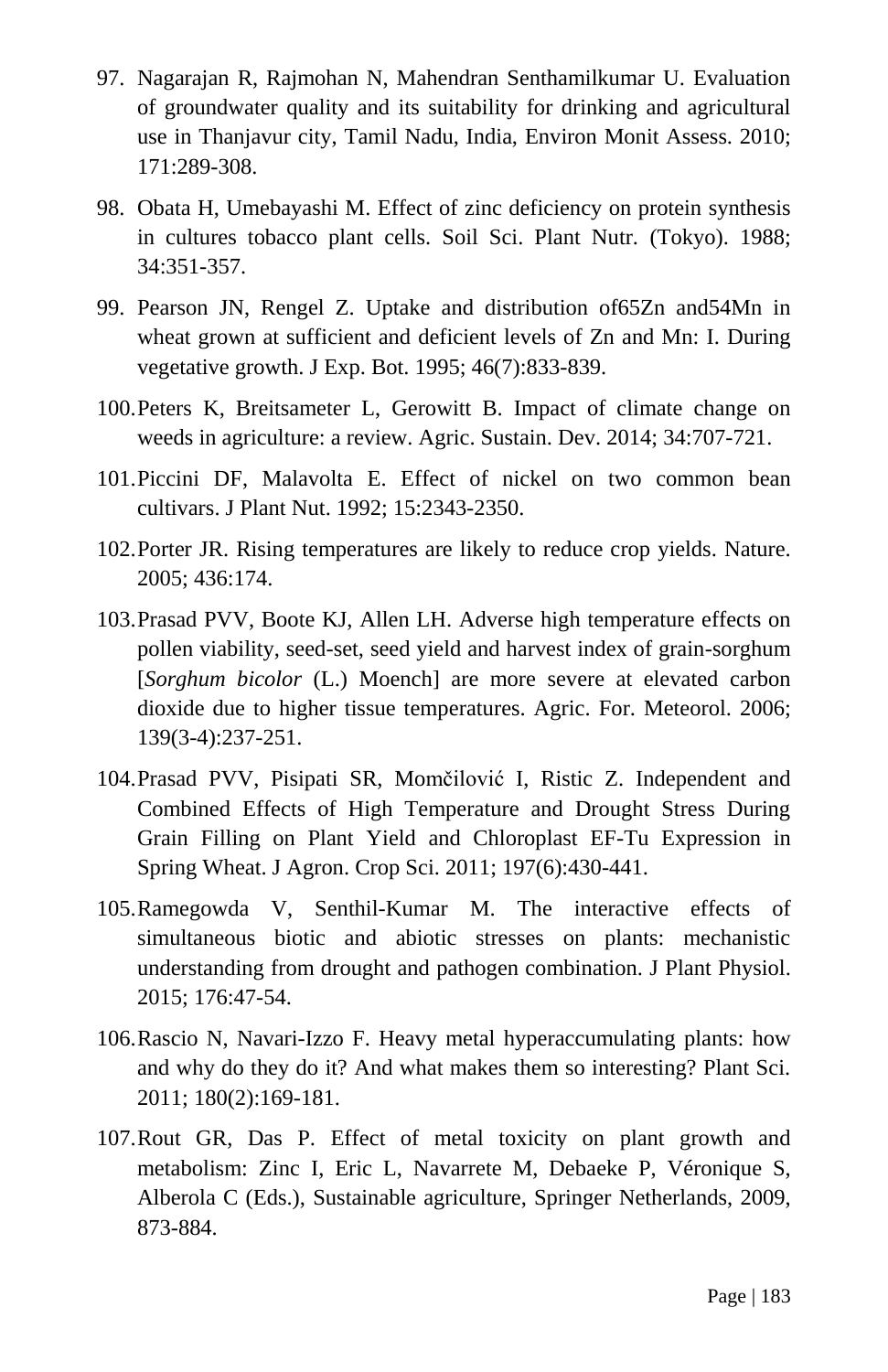- 108.Rubio MI, Escrig I, Martínez-Cortina C, López-Benet FJ, Sanz A. Cadmium and nickel accumulation in rice plants. Effects on mineral nutrition and possible interactions of abscisic and gibberellic acids. Plant Growth Regul. 1994; 14:151-157.
- 109.Rucker KS, Kvien CK, Holbrook CC, Hook JE. Identification of peanut genotypes with improved drought avoidance traits. Peanut Sci. 1995; 24:14-18.
- 110.Salt DE, Blaylock M, Kumar NPBA, Viatcheslav D, Ensley BD *et al*. Phytoremediation: a novel strategy for the removal of toxic metals from the environment using plants. Bio-Technology. 1995; 13:468-74.
- 111.Salt DE, Smith RD, Raskin L. Phytoremediation. Ann Rev Plant Phys Plant Mol Biol. 1998; 49(1):643-668.
- 112.Scherm H, Coakley SM. Plant pathogens in a changing world. Australas. Plant Pathol. 2003; 32:157-165.
- 113.Selye H. Nature 36.Pdf. Nature, 1946.
- 114.Seregin IV, Kozhevnikova AD, Kazyumina EM, Ivanov VB. Nickel toxicity and distribution in maize roots. Fiziol Rast. 2006; 50:793-800.
- 115.Shabala S, Munns R. Salinity stress: Physiological constraints and adaptive mechanisms. In: Shabala S. (Ed.), Plant Stress Physiology. London, UK: CAB International, 2012.
- 116.Shainberg I, Singer MJ. Soil response to saline and sodic conditions. In: Wallender WW, Tanji KK (Eds.), Agricultural Salinity Assessment and Management. ASCE Manual and Reports on Engineering Practice No. 71, second Ed. New York, NY: American Society of Civil Engineers, 2012, 139-167.
- 117.Sharma S, Sanwal GG. Effect of Fe deficiency on the photosynthetic system of maize. J Plant Physiol. 1992; 140:527-530.
- 118.Sharma SS, Dietz KJ. The significance of amino acids and amino acidderived molecules in plant responses and adaptation to heavy metal stress. J Exp. Bot. Bot. 2006; 57(4):711-726.
- 119.Smertenko A, Dráber P, Viklický V, Opatrný Z. Heat stress affects the organization of microtubules and cell division in *Nicotiana tabacum* cells. Plant, Cell Environ. 1997; 20(12):1534-1542.
- 120.Sonoike K. Photoinhibition of photosystem I: its physiological signi®cance in the chilling sensitivity of plants. Plant Cell Physiol. 1996; 37:239-247.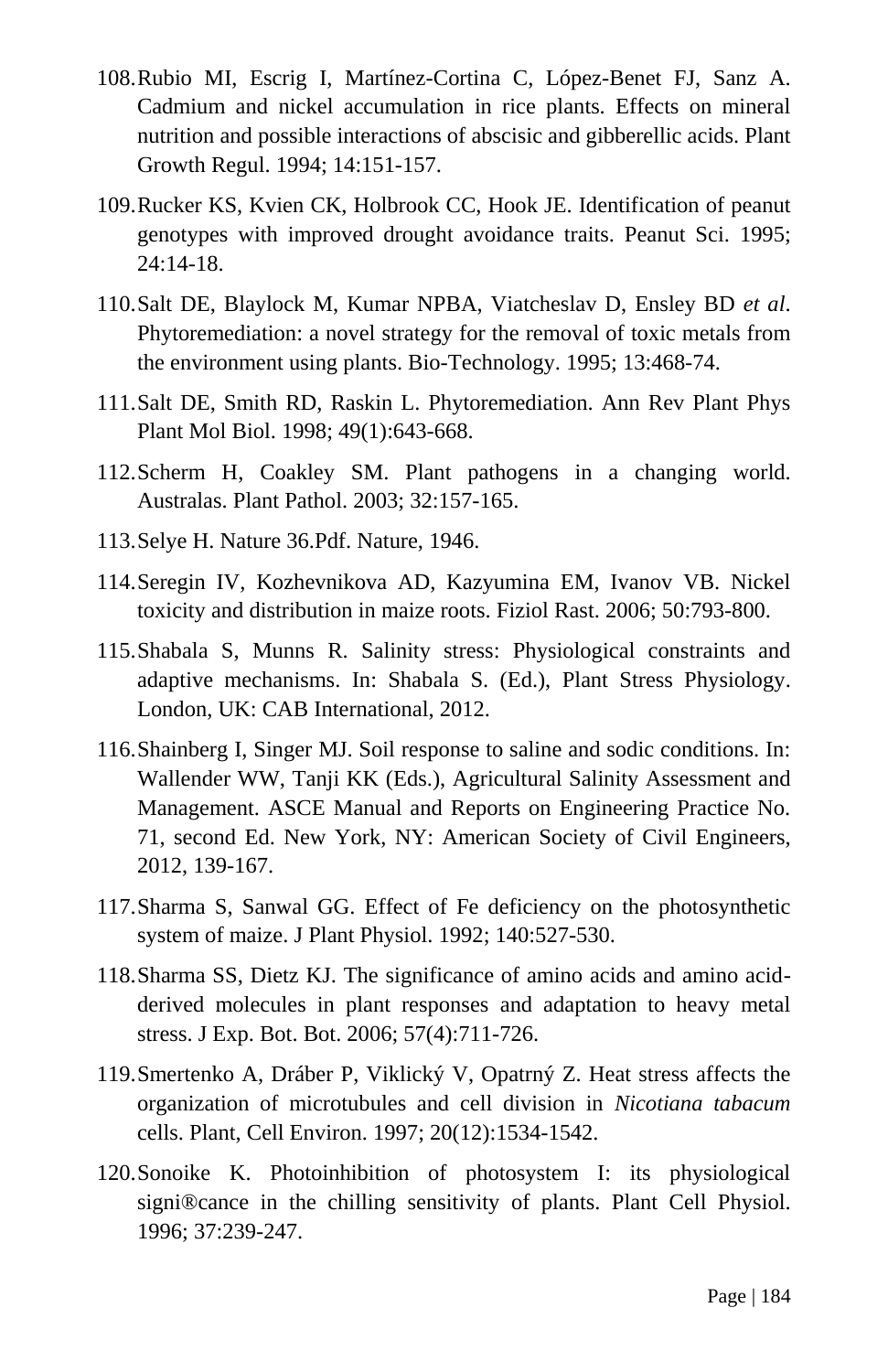- 121.Sresty TVS, Madhava Rao KV. Ultrastructural alterations in response to zinc and nickel stress in the root cells of pigeonpea. Environ. Exp. Bot. 1999; 41(1):3-13.
- 122.Suzuki N, Rivero RM, Shulaev V, Blumwald E, Mittler R. Abiotic and biotic stress combinations. New Phytol. 2014; 203:32-43.
- 123.Taiz L, Zeiger E. Plant physiology. 4th Edition, Sinauer Associates, Inc., Sunderland, 2006.
- 124.Taiz L, Zeiger E. Plant physiology. 4th Edition, Sinauer Associates, Inc., Sunderland, 2006.
- 125.Tanji KK, Wallender WW. Nature and extent of agricultural salinity and sodicity. In: Wallender WW, Tanji KK (Eds.), Agricultural Salinity Assessment and Mangement. ASCE Manuals and Reports on Engineering Practice No. 71, second review New York, NY: American Society of Civil Engineers, 2012, 1-25.
- 126.Tao DL, Oquist G, Wingsle G. Active oxygen scavengers during cold acclimation of Scots pine seedlings in relation to freezing tolerance. Cryobiology. 1998; 37:38-45.
- 127.Tikhomirova EV. Changes of nitrogen metabolism in millet at elevated temperatures. Field Crops Research. 1985; 11(1985):259-264.
- 128.Toyota K, Koizumi N, Sato F. Transcriptional activation of Phosphoenol pyruvate carboxylase by Phosphorus deficiency in tobacco. J Exp. Bot. 2003; 54:961-969.
- 129.Tsao DY, Freiwald WA, Knutsen TA, Mandeville JB, Tootell RBH. Faces and objects in macaque cerebral cortex. Nat. Neuro. Sci. 2003; 6(9):989-995.
- 130.Viswanathan C, Khanna-Chopra R. Effect of heat stress on grain growth, starch synthesis and protein synthesis in grains of wheat (*Triticum aestivum* L.) varieties differing in grain weight stability. J Agron. Crop Sci. 2001; 186:1-7.
- 131.Vollenweider P, Günthardt-Goerg MS. Diagnosis of abiotic and biotic stress factors using the visible symptoms in foliage. Environ. Pollut. 2005; 137(3):455-465.
- 132.Vunkova-Radeva R, Schiemann J, Mendel RR, Salcheva G, Georgieva D. Stress and activity of molybdenum-containing complex (molybdenum co-factor) in winter wheat seeds. Plant Physiol. 1988; 87:533-535.